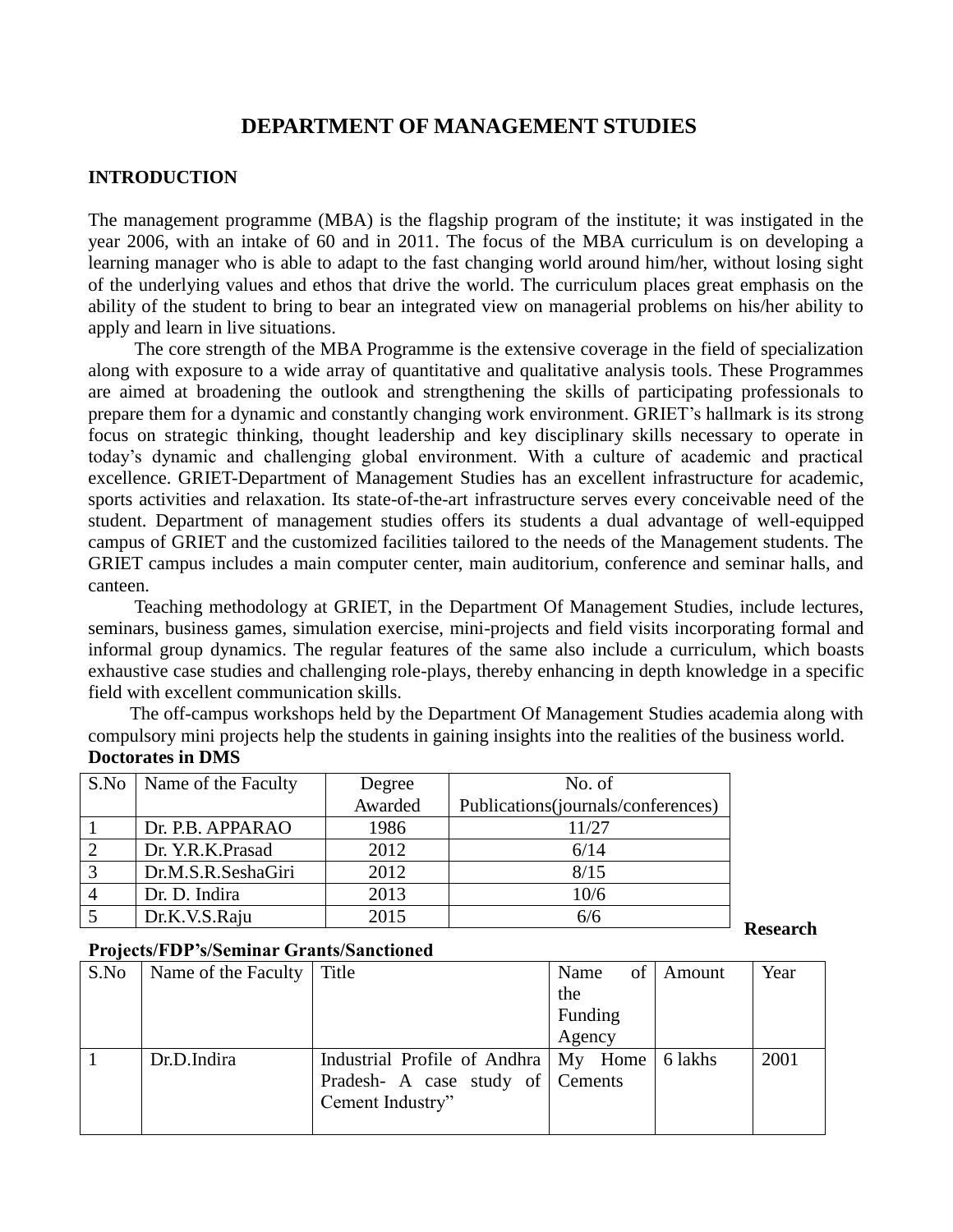| $\overline{2}$ | Dr. D. Masthan               | National<br>Seminar<br>$\alpha$<br>Developing Research Skills<br>in Management Scholars                              | <b>AICTE</b> | 75,000    | 2009 |
|----------------|------------------------------|----------------------------------------------------------------------------------------------------------------------|--------------|-----------|------|
| 3              | Dr. P B AppaRao              | Developing   AICTE<br>SDP on<br>Research Skills<br>in<br><b>Management Scholars</b>                                  |              | 7,00,000  | 2012 |
| $\overline{4}$ | Dr.Y. Rama Krishna<br>Prasad | International Conference on   AICTE<br>Consumer Dynamics and<br>Marketing Strategies in a<br>Globalized Economic Era |              | 2,00,000  | 2013 |
| 5              | Dr.D.Indira                  | A study on the critical factors   UGC<br>affecting success and failure<br>of Entrepreneurs                           |              | 2.5 lakhs | 2016 |

| Title of the Project                                                                                                                                            | Duration                           | <b>Funding Agency</b>                                   | <b>Total Grant</b><br>Sanctioned |
|-----------------------------------------------------------------------------------------------------------------------------------------------------------------|------------------------------------|---------------------------------------------------------|----------------------------------|
| <b>Minor Research Project: "Developing the</b><br>competitive business strategies for<br>unorganized retailers in the context of<br>changing economic scenario" | 2 Years<br>(Competed)<br>2014-2016 | <b>UNIVERSITY</b><br><b>GRANTS</b><br><b>COMMISSION</b> | Rs. $3,00,000/-$                 |

# **FACULTY AND THEIR PUBLICATIONS**

**Babujee Apparao Punaty, Professor** (ID-902)

**Qualification:** Ph.D (Sri Krishnadevaraya University, Anantapur, 1986), M.Com (Andhra University, Visakhapatnam, 1969)**,** B.Com (S.S. &N. College, Narasaraopet, 1967)

**Experience:** 46 years; 5 Months **Certifications:** Certificate Course in Computer Programming in BASIC, APPC, 1987.

# **1. Details of Research Work Done**



- a) Ph. D.: "Personnel Problems in Small Scale Industry with Particular Reference to Kurnool District".
- b) Research Studies:
	- i. Absenteeism A Study
	- ii. Entrepreneurial Development Programme

# **Research Projects:**

- a) **Principal Investigator** of a minor research project sanctioned by the UGC entitled "Personnel Problems in Small Scale Industry".
- **b)** Associated with a Major Research Project Sanctioned by the ICSSR entitled "Nature and Extent of Absenteeism in Small Scale Industry" in the capacity of **Joint Director.**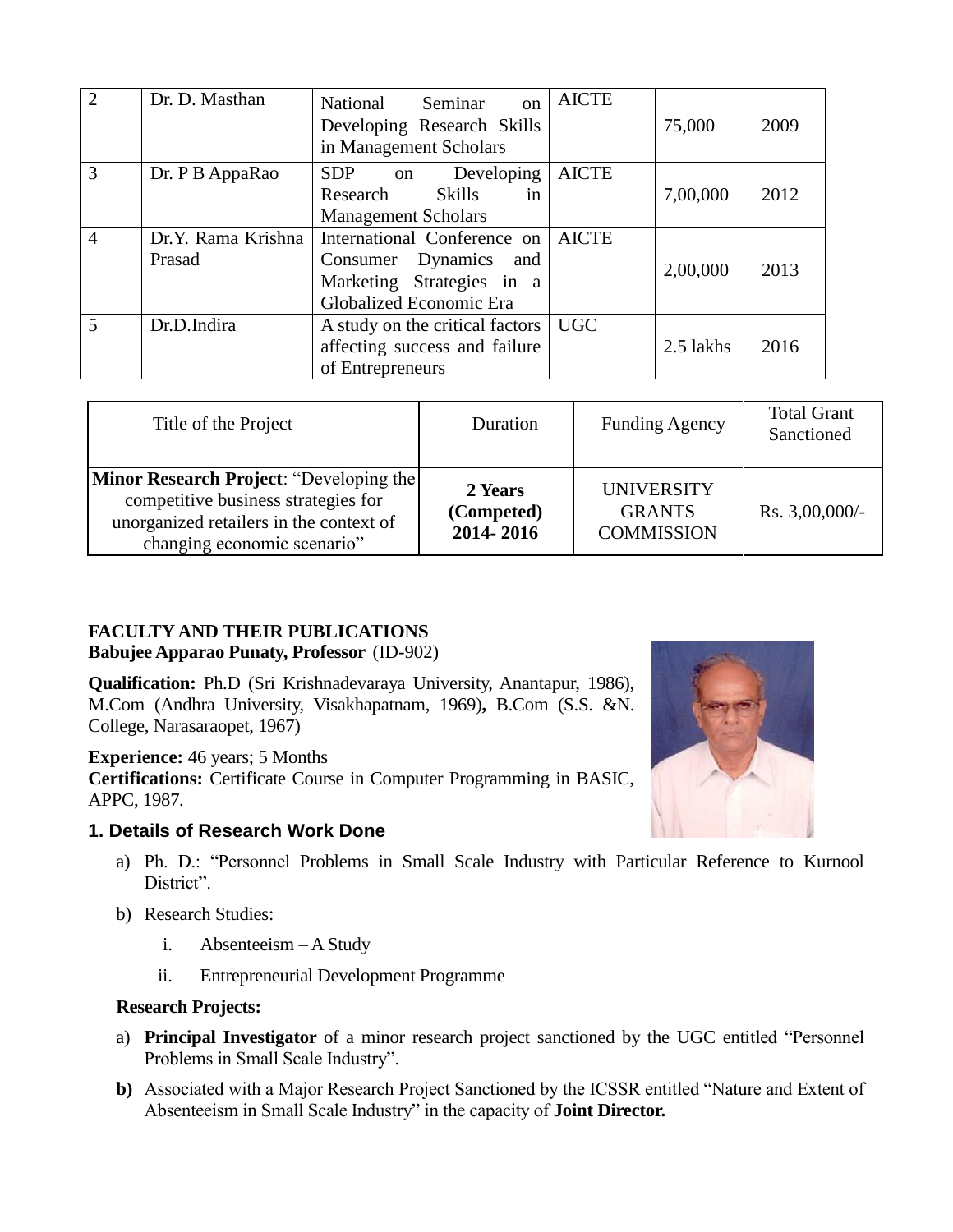- **c)** Associated with the NIBM All India Research Project on Savings and Deposit Patterns in the capacity of **Field Controller.**
- d) Associated with a Major Research Project Sanctioned by the Government of India entitled "Leadership among Tribals" in the capacity of **Assistant Director**.
- e) **Principal Investigator** of a Major Research Project sanctioned by the UGC, entitled "Small Scale Industrial Entrepreneurship in Rayalaseema".
- f) **Principal Investigator** of a Major Research Project, sanctioned by the UGC, entitled "Management of Poverty Alleviation Programmes".

#### **Books Published: 8**

- 1. **Consumer Dynamics and Marketing Stragies in a Globalized Economic Era \_ Perspectives and Challenges**, Collection of Articles, (Co-Editor), Published by Gokaraju Rangaraju Institute of Engineering and Technology, Hyderabad. ISBN 978-81-928677-0-0
- 2. **Social Welfare and Inclusive Growth and Development with Special Reference to India**, Book of Readings, (Co-Editor), Published by Sri Ramakrishna P.G.College, Nandyal, 2012.
- 3. **Microfinance and Poverty Alleviation**, Book of Readings, (Co-Editor), Published by Sri Ramakrishna P.G. College, Nandyal, 2010.
- 4. **Human Resources Management Text and Cases** (a text book in Telugu), Kalyani Publishers, Hyderabad, 1999 (Co-author).
- 5. **Research Methodology and Statistical Measures**, Reliance Publishing House, New Delhi (Coauthor), 1995.
- 6. **Organisational Health**, Discovery Publishing House, New Delhi, 1990 (Co-author).
- 7. **Absenteeism in Industry**, Deep and Deep Publications, New Delhi, 1989 (Co-author).
- 8. **Personnel Management in Small Scale Industries**, Deep and Deep Publications, New Delhi, 1988.
- 9. **International Human Resource Management,** A Teaching Manual, Published by GRIET, 2013- 14.
- 10. **Strategic Management**, A Teaching Manual, Published by GRIET, Hyderabad, 2013

#### **Journal publications/conference Proceedings**

- **1. Apparao, P.B., (Dec. 2011 to June 2015),** Editorials, *Management Today, Vol.1, No.1 to Vol. 5, .No.2. So far for 15 issues.*
- **2. Raju, K.V.S., and Apparao, P. B., (2012).** Select Bibliography on Leadership and Leadership Development *(S-Z)*. *Management Today, Vol.2, No.4, pp.*
- **3. Raju, K.V.S., and Apparao, P. B., (2012).** Select Bibliography on Leadership and Leadership Development *(M-R)*. *Management Today, Vol.2, No.3, pp.*
- 4. **Raju, K.V.S., and Apparao, P. B., (2012).** Select Bibliography on Leadership and Leadership Development *(A-L)*. *Management Today, Vol.2, No.2, pp.*
- 5. **Apparao, P.B.,** (Co-Author), "Human Resource Interventions for Micro-Finance: Certain Issues and Concerns", in Microfinance and Poverty Alleviation (Eds) G.Rama Krishna Reddy, P.B.Apparao, and M.Rama Subba Reddy, Sri Ramakrishna Degree and PG College, Nandyal, pp.145-157, 2010.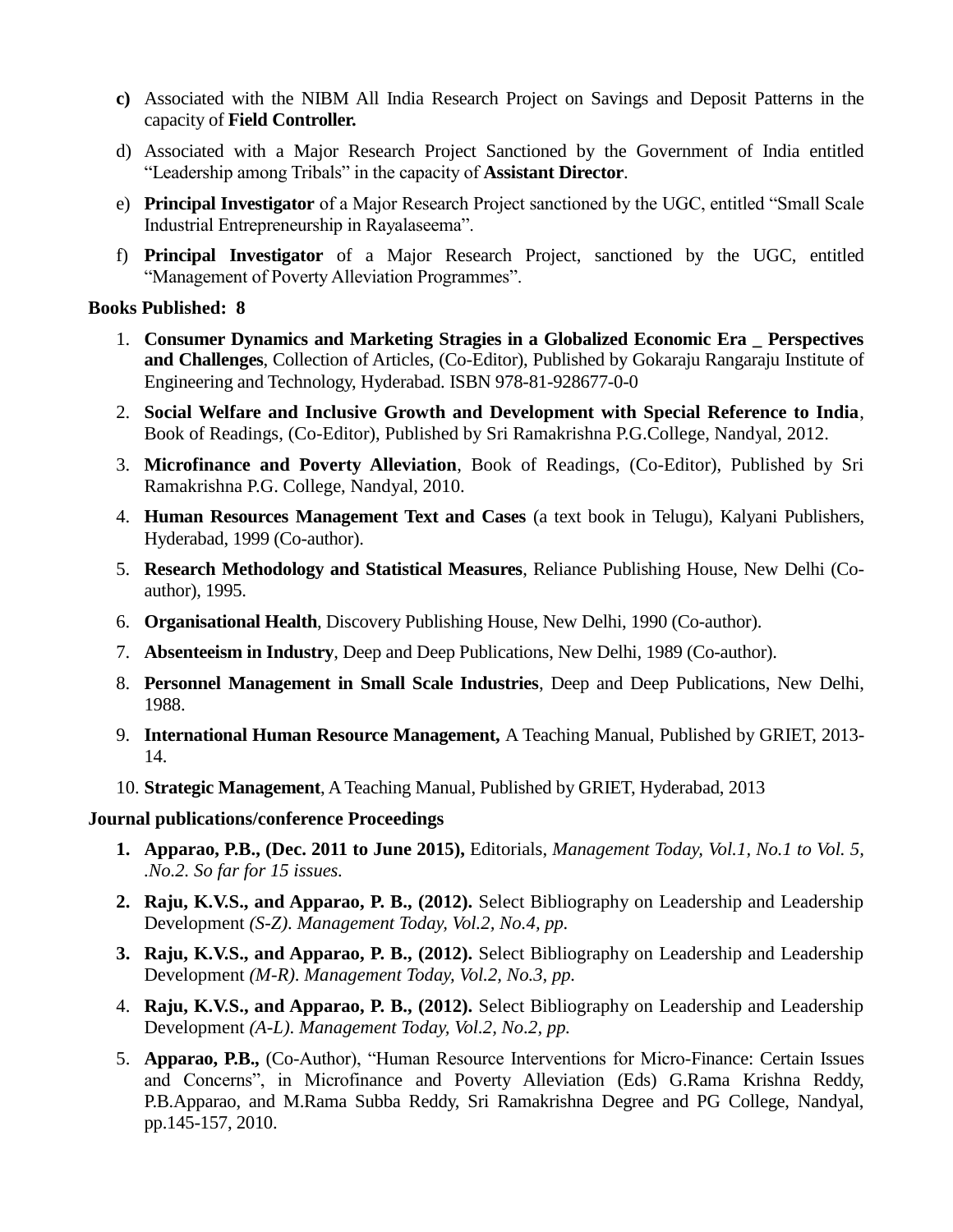- 6. **Apparao, P.B.,** (Co-Author), "Financial Inclusion A Micro Finance Initiative for Poverty Alleviation and Economic Development", in Microfinance and Poverty Alleviation (Eds) G.Rama Krishna Reddy, P.B.Apparao, and M.Rama Subba Reddy, Sri Ramakrishna Degree and PG College, Nandyal, pp.89-98, 2010.
- 7. **Apparao, P.B.,** (Co-Author), "Human Resource Interventions for Micro-Finance: Certain Issues and Concerns", in Microfinance and Poverty Alleviation (Eds) G.Rama Krishna Reddy, P.B.Apparao, and M.Rama Subba Reddy, Sri Ramakrishna Degree and PG College, Nandyal, pp.145-157, 2010.
- 8. **Apparao, P.B.,** (Co-Author), "Financial Inclusion A Micro Finance Initiative for Poverty Alleviation and Economic Development", in Microfinance and Poverty Alleviation (Eds) G.Rama Krishna Reddy, P.B.Apparao, and M.Rama Subba Reddy, Sri Ramakrishna Degree and PG College, Nandyal, pp.89-98, 2010.
- 9. **Apparao, P.B.,** (Co-Author), "Microfinance and Poverty Alleviation", in Microfinance and Poverty Alleviation (Eds) G.Rama Krishna Reddy, P.B.Apparao, and M.Rama Subba Reddy, Sri Ramakrishna Degree and PG College, Nandyal, pp.1-10, 2010.
- 10. "Human Resource Information Systems", in Human Resources Management Strategic Changes (Ed.) G.Narasimha Murthy, N.Hanumantha Rao, V.V.S.Sarma, and P.Indrasena Reddy, New Century Publications, New Delhi, September 2008, pp.220-246.
- 11. "Impact of Economic Reforms on Banking Industry", The Executive, Vol.1, Issue: 1, Jan-June, 2002. Pp.36-43.
- 12. "Impact of E-Commerce and Internet on Accounting Education, Profession and Practice", in *Challenges Before Business Education in India*, Edited by S.S. Hugar, Atlantic Publishers and Distributors, New Delhi, 2001, pp.358-369.
- 13. "Perspectives of Entrepreneurship Education and Training", (Co-author), in *Challenges Before Business Education in India*, Edited by S.S. Hugar, Atlantic Publishers and Distributors, New Delhi, 2001, pp.39-50.
- 14. "Human Resource Management Challenges Ahead", Human Resource Management in the New Millennium, Ed. By P.Subba Rao, Himalaya Publishing House, Bombay.
- 15. "Credit Rating" in *Financial Services* (Ed.), Delta Publishers, Hyderabad, 1997.
- 16. "Ethical Attitudes of Small Scale Entrepreneurs" *SEDME*, 1991.
- 17. "Employer-Employee Relations", *Financial Express*, 3 December 1989.
- 18. "A Fresh Look at Sickness", *Financial Express*, April 12, 1989. p. 11.
- 19. "Labour Intensity in Small Industry", *Financial Express*, March 10, 1989, p.6.
- 20. "Sickness in Small Industry in Andhra Pradesh", *Decision*, Vol. 15, Nos. 3 & 4, July-October, 1988, pp. 235-245.
- 21. "Apparent and Real causes of Sickness in the Small Scale Industry" in Sickness in Small Industry, (ed.) T.S.Reddy and L.V.Reddy, Himalaya Publishing House, New Delhi, 1988, pp. 3-18.
- 22. "Human Resource Accounting" (in Telugu), *Telugu*, May 1988, pp. 39-43.
- 23. "Incentives to Small Industry'*, Financial Express*, Madras, Sunday, April 24, 1988, p.6.
- 24. "Training Practices in Small Industry", *SEDME*, Vol. XV, No.1, March 1988, pp. 29-39.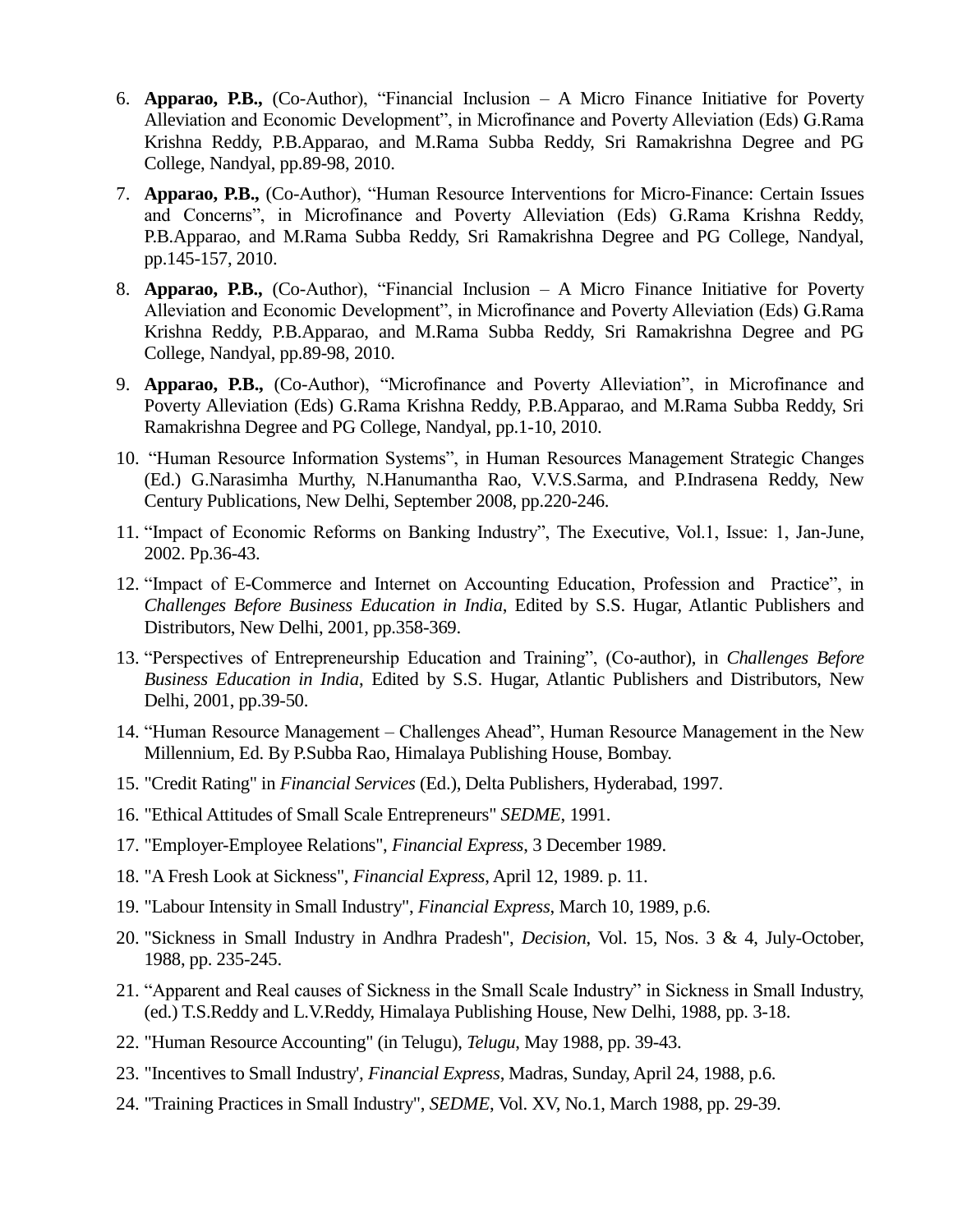- 25. "Sickness in Small Industry Two Case Studies", pp. 142-153, in *Sickness in Small Scale Industries*, (ed.) K.C. Reddy, Ashish Publishing House, New Delhi, 1988.
- 26. "Absenteeism in Small Industry", *The Manager*, Vol. 10, 1985-87, pp.18-35.
- 27. "Entrepreneurial Development Programme", *Financial Express*, Bombay, Wednesday, September 9, 1987, p.4.
- 28. "Review of Literature on Labour in Small Industry", *Southern Economist*, June 15, 1987, pp. 21- 22.
- 29. "Absenteeism A study of Attitudinal Differences" Published in *The Economic Times*, 15 January 1987.
- 30. "A Survey of Literature Pertaining to Entrepreneurship in Small Industry", *The Indian Journal of Commerce*, Vol.XXXIX, Part 4,No.149, October-December, 1986, pp.1-7.
- 31. "Consequences of Unionization in Small Industry" Published in *Indian Management*, October 1986, pp.54-56.
- 32. "Unionization in Small Industry with Special Reference to Kurnool District, published in *SEDME*, Vol.XIII, March-June, 1986, pp.1-11.
- 33. "Silver Jubilee Government College Admissions A Perusal" and "An Educational Experiment, Which does not click," were published in the Silver Jubilee Government College Magazine in two different Numbers.
- **34.** A Paper entitled "NCC and Adventure Training" presented at Seminar organized by 28(A) BN NCC in November, 1984 was published in 37th *Anniversary Souvenir*; National Cadet Corps, NCC Directorate, A. P.
- 35. **Apparao, P. B.,** (Co-Author), "Personality Characteristics of Women Entrepreneurs and Women Non-Entrepreneurs: A Comparative Study", *GITAM Journal of Management, Vol.14, No.4, pp.61-75, Oct-Dec. 2016.*
- 36. **Apparao, P. B.,** (Co-Author), "Women Entrepreneurship Problems and Prospects", *Journal of Advances in Bus. Management, eISSN-2395-7441 / pISSN – 2395-7328 / Vol.2, Issue 04, pp.236-240, Oct-Dec. 2016.*
- 37. **Apparao, P. B.,** (Co-Author), "Women Entrepreneurs: Issues & Problems in Their Entry into the Entrepreneurship & Their Status in the Society", *Vidyawarta,* ISSN: 2319 9318, *Vol.02, Issue 15, pp.073- …, July-Sep. 2016.*
- 38. **Apparao, P. B.,** (Co-Author), "Basis for Comparison in Both Men and Women Entrpreneurship", *Conference Number with ISBN, International Conference on Recent Innovations in Science, Technology, Management and Commerce, Indian Federation of United Nations Associations, New Delhi (India), 19th June 2016,*

#### **Chapters Contributed**

- 1. Member of Course Design and Preparation Team, Dr. B. R. Ambedkar Open University, Hyderabad and contributed a chapter MBA –14 Project Evaluation & Management.
- 2. "Human Resource Accounting", pp.719-726, in P. Subba Rao, *Essentials of Human Resource Management and Industrial Relations Text Cases and Games,* Himalaya Publishing House, Mumbai, 1999.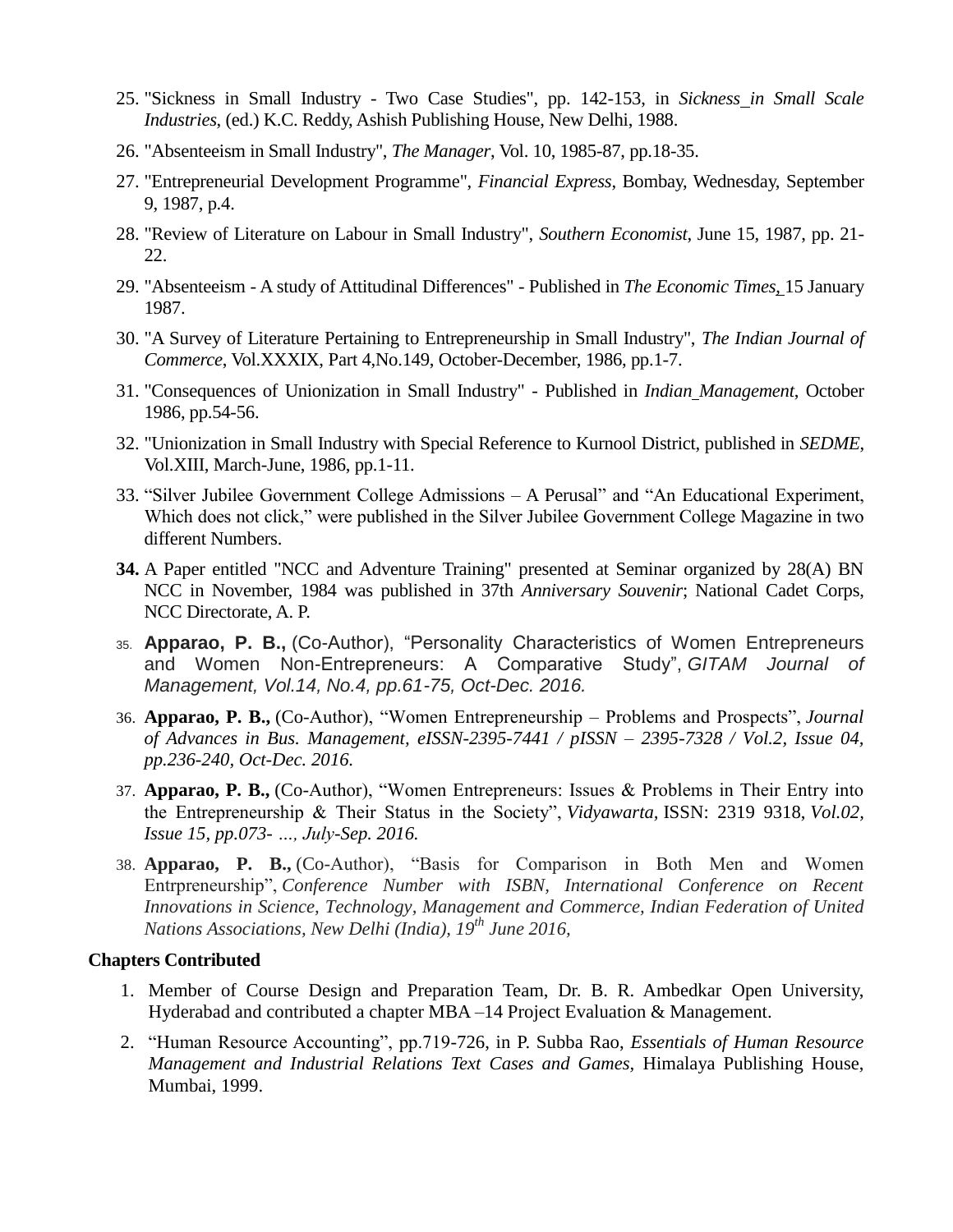- 3. "E-Commerce", in Business Policy and Planning, by C.B.Memoria and P.Subba Rao, Himalaya Publishing House, Bombay, in Print.
- 4. Contributed two lessons relating to Cost and Management Accounting for M.Com., students of Centre for Distance Education, S.K.University.
- 5. Contributed two lessons Human Resource Management to M.Com. Students of Centre for Distance Education, S.K.University, Anantapur.
- 6. Contributed a lesson on Regional Rural Banks, to B.Com. Students of Dr. B.R.Ambedkar University, Hyderabad.
- 7. Contributed five units on Organisation Theory and Behaviour to M.Com. students of Dr. B.R.Ambedkar Open University, Hyderabad.
- 8. Contributed five lessons on Organisation Theory and Behaviour to M.B.A. students of Karnataka State Open University, Mysore.
- 9. Contributed five units on Human Resource Management to M.Com. Students of Dr. B.R.Ambedkar Open University, Hyderabad.

#### **Research Guidance**

#### **Ph. Ds Awarded – 12; Under Progress -1.**

- 1. "Performance Evaluation of the Programmes of District Scheduled Castes Cooperative Society" May 2011
- 2. "Financial Management in Small Scale Enterprises with Particular Reference to Anantapur District" – May 2009.
- 3. "A Study on Quality of Work Life and Employee Commitment in SCCL" 2008
- 4. "Poverty Alleviation through Self-Help Groups in Anantapur District of Andhra Pradesh" January 2008.
- 5. "Child Labour in Urban Informal Sector" August 2007
- 6. "Rural Entrepreneurship" 2000
- 7. "Small Scale Industrial Entrepreneurship in Rayalaseema Region"– February 1999.
- 8. "Faculty Job Satisfaction and Their Views on Management Study of Two Universities in Andhra Pradesh" - *April 1997*.
- 9. "Child Labour in Two-Wheeler Repair Workshops in Unorganized Sector: With Special Reference to Anantapur District" – *November 1996.*
- 10. "Human Resource Development in Banks (A Comparative Study of the HRD Philosophy Practices and Outcomes in Public and Private Sector Banks)" – *August 1996.*
- *11.* "Labour problems in Beedi Industry in Kurnool District" *March 1994.*
- *12.* "Labour Welfare and Social Security in Mining Industry (A Comparative Study of the Select Public and Private Sector Mining Units" – *August 1992.*

#### **M. Phils Awarded - 12**

1. A Study of Fund Selection Behaviour of Individual Investors Towards Mutual Funds with Reference to Mumbai City (Submitted to the Department of Commerce, Directorate of Distance Education, Madurai Kamaraj University, Madurai), February, 2005.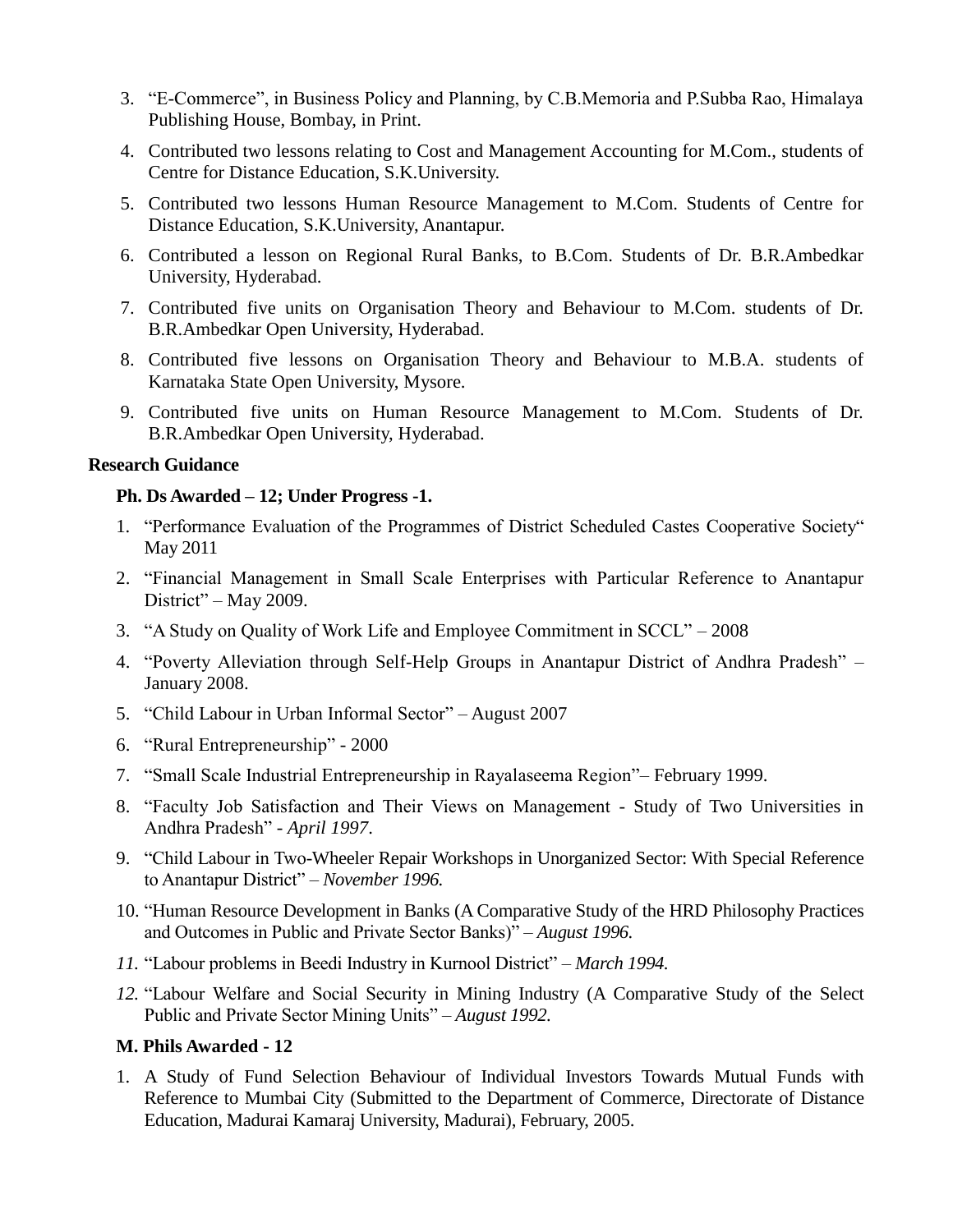- 2. Child Labour in Construction Industry July 2003.
- 3. Performance of Regional Rural Banks (with Special Emphasis on the Impact of Liberalization on the Lending Pattern of Sree Anantha Grameena Bank) – *December 1997*.
- 4. Accounting and Financial Control in the University Hostels A Study of Sri Krishnadevaraya University Hostels – *January 1997*.
- 5. Human Resource Development in the Selected Cotton Textiles Industrial Units in Kurnool District – *January 1996*.
- 6. Socio–Economic Study of Auto–Rickshaw Drivers in Bangalore City *June 1995*.
- 7. Job Satisfaction in a Non Profit Organisation A Case Study of Sri Krishnadevaraya University – *October 1994*.
- 8. Innovation and Entrepreneurship in Manufacturing Sector A Case Study of Anantapur District *August 1994*.
- 9. Working of Employees State Insurance Scheme in Kurnool District *February 1993.*
- 10. Training and Development in Public Sector Undertakings (A Case Study of the APSRTC, Kurnool District) – *June 1992*.
- 11. Ethical Attitudes of the Small Scale Entrepreneurs *November 1989.*
- 12. Personnel Management in Public Sector Undertakings A Case Study of Tungabhadra Steel Products Limited Tungabhadra Dam – Karnataka – *August 1988.*

#### **IRPM Dissertations: 3**

- 1. Human Resource Development in Banks with Special Reference to Syndicate Bank *March 1992*.
- 2. Personnel Management in Banks *August 1992*.
- 3. Training and Development in Regional Rural Banks with Special Reference to Three Regional Rural Banks – *July 1991*.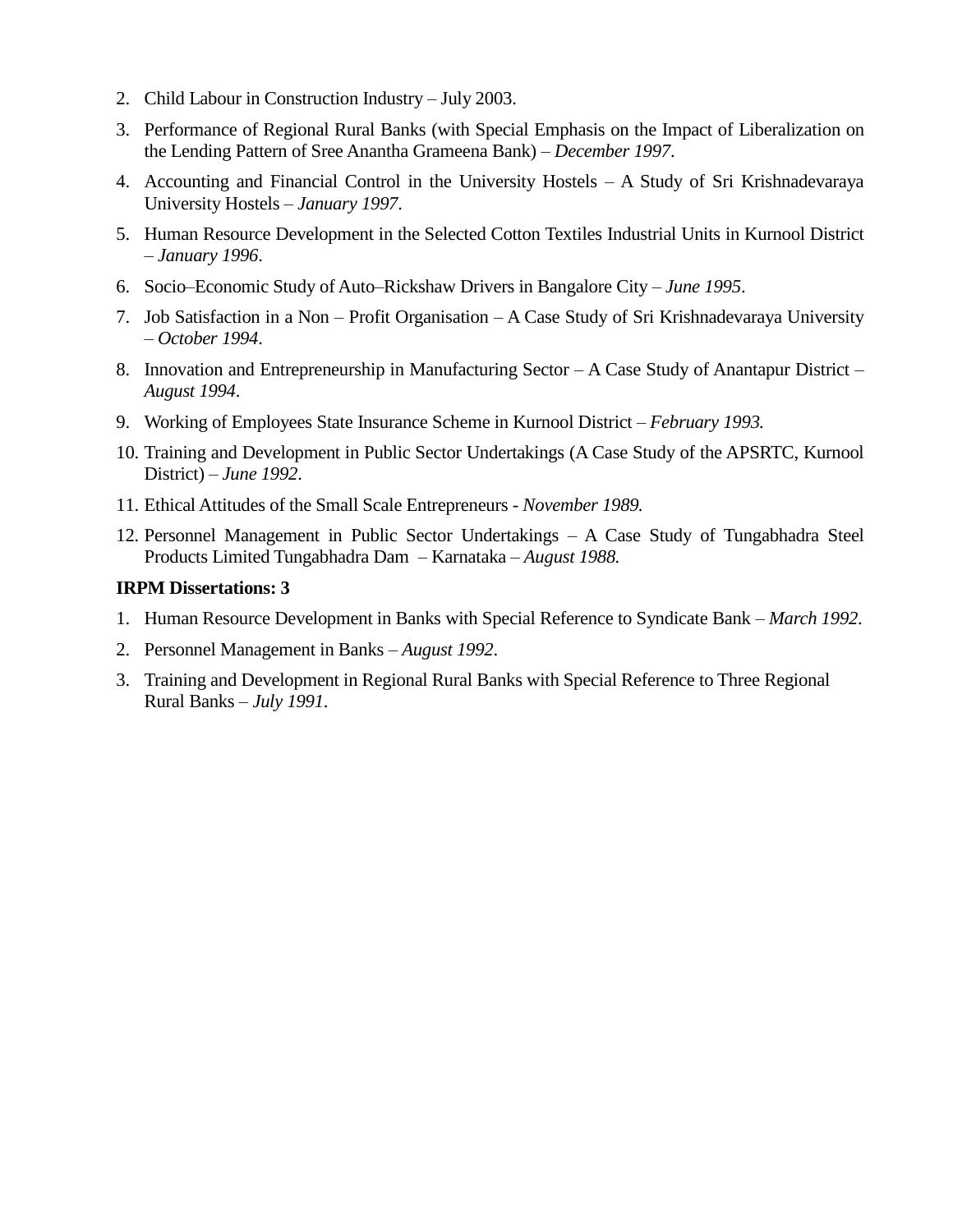## **Dr. K V S Raju**, **Professor**

## **Qualifications :Ph.D** (Management) - JNTUH- Hyderabad,

## **Experience: 36** years

**Dr. K V S Raju** is a post graduate in Physics and Business Administration. He served Bank of Baroda in various capacities and worked in many departments of the Bank. He had experience in Cash Management, Credit Management, Recoveries, Planning, Asset Liability Management and Information Technology and Data Base Management. At the time of his resignation he was Sr. Manager Information Technology at the regional office of the Bank. During his tenure he computerized 15 branches.



After Serving Bank of Baroda for 20 years he has opted for VRS in 2001 and joined Godavari Institute of Engineering and Technology, Rajahmundry in 2001 as Administrative Officer and Associate Professor. He was actively associated with setting up of a medical college at Amalapuram and 3 Engineering colleges at Rajahmundry, Kakinada and Visakhapatnam, 1 Pharmacy and 1 MCA College Rajahmundry.

He joined GRIET as senior Admin Officer in Nov 2005 and was looking after the institutes set by the Gokaraju Rangaraju Educational Society. He was closely associated with introducing the MBA course in GRIET and was actively associated with Ganges Valley School. He was HOD of the MBA Dept. from 2009 to Jun 2013.

His teaching interests include Managerial Economics and financial analysis and Management Science for B Tech. Management information systems and Organization structure and personnel management for MCA. He taught subjects like HRM, Entrepreneurship and good governance, Management of Change, Financial derivatives, Financial Institutions and Markets, Banking insurance Management, Research Methodology and Organizational Behavior. He received Ph.D from JNTUH on Leadership development in Banking.

## **Journal publications**

- **1. KVS Raju and D.Indira (2016), "A** Study on the success and Failure Factors of Micro Entrepreneurs" . International Journal on Research and Development**,** *Vol.,5,Issue 3*
- **2. Raju, K.V.S., and Apparao, P. B., (2012).** Select Bibliography on Leadership and Leadership Development *(S-Z)*.*Management Today, Vol.2, No.4, pp.*
- **3. Raju, K.V.S., and Apparao, P. B., (2012).** Select Bibliography on Leadership and Leadership Development *(M-R)*.*Management Today, Vol.2, No.3, pp.*
- 4. **Raju, K.V.S., and Apparao, P. B., (2012).** Select Bibliography on Leadership and Leadership Development *(A-L)*.*Management Today, Vol.2, No.2, pp.*
- 5. **K V S Raju (2011), "**A frame work for leadership development in public sector bank", International journal of research in Commerce, Economics & Management, Vol.1, No.3, pp.5- 10 (ISSN: 2232 -4245)
- 6. **K V S Raju (2010), "** Impact of flexi-time (A work life balance practices) on employee stress reduction in IT- Sector – Indian Perspective" Journal of IEM institute of Business Management, Vol.2, pp.41-46 (ISSN: 0975 -5268)

# **Conference Proceedings**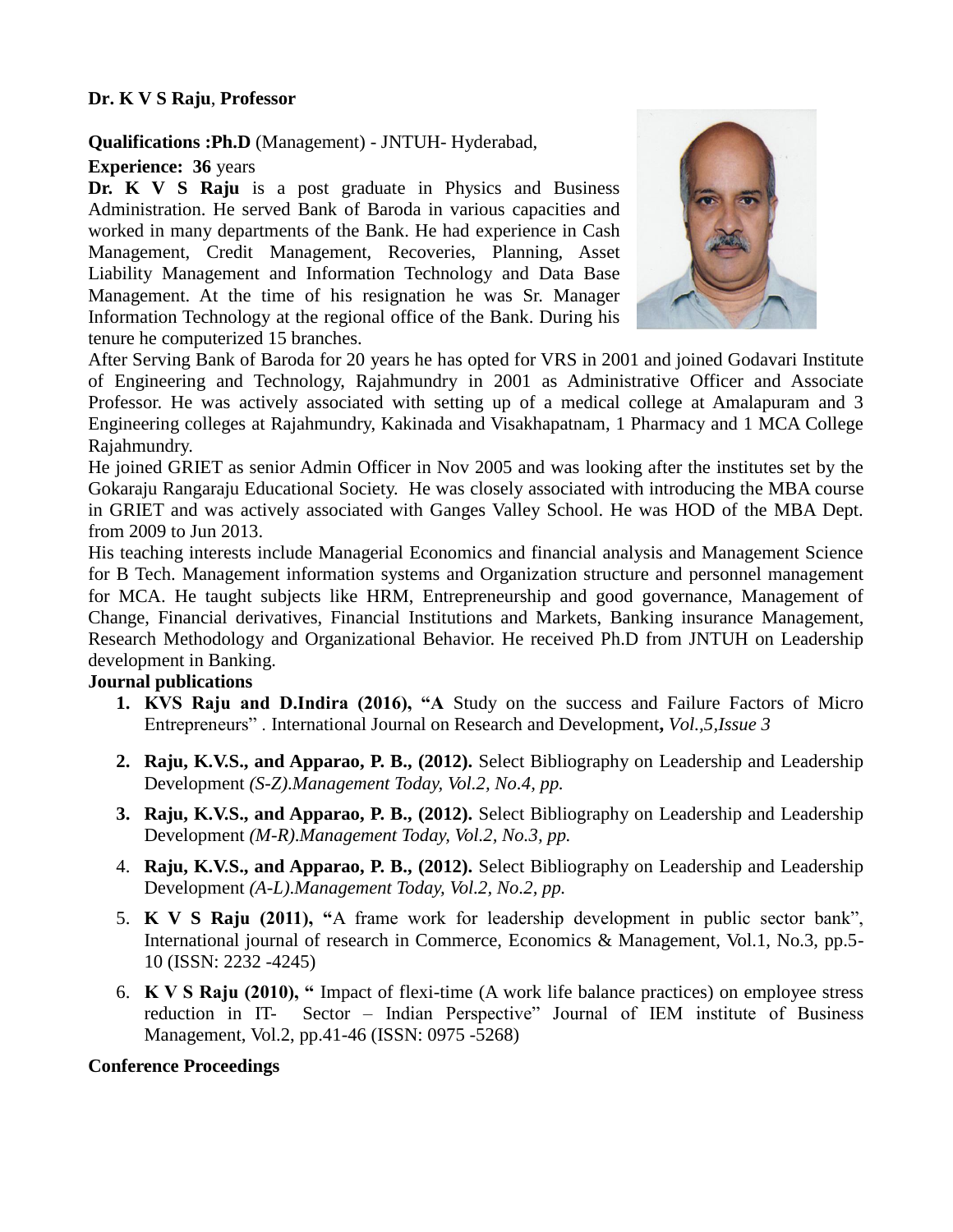- **1.** Presented research paper titled "META Analysis on Leadership Development Practices" in International Conference on Leadership Development Practices, held on October 2012 at College of Business Administration, King Saudi University, Riyadh .
- **2.** Presented research paper titled "Performance of Microfinance Institutions with Nationalized Banks In India - An Evaluation" in the National Seminar on Microfinance – Issues, Challenges and Policy Options in Emerging Economies (NSMF -2012) held on 17 -18 February, 2012, organized by the Department of Business Management, KRISHNA UNIVERSITY**,** Machilipatnam, AP.
- **3.** Presented research paper titled "Leadership for Green Marketing" in National Seminar on Green Management, held on 2 April, 2011, organized by Hyderabad Business School, Gityam University, Hyderabad.
- **4.** Presented research paper titled "Impact of flexi-time ( A work life balance practice ) on employee retention in the midst of the Global Crisis" in National Seminar on Managing In Uncertain Economic Era – Embracing held on 5- 7, November 2009, organized by University of Hyderabad, Hyderabad.
- **5.** Presented research paper titled " A Study on the success and Failure Factors of Micro Entrepreneurs", held on  $19<sup>th</sup>$  August 2016, organized by Mallareddy Engineering college for women
- **6. "**A study on the funding sources available to budding Entrepreneurs", National Seminar Proceedings, November 2016, ISBN-978-93-85926-13-6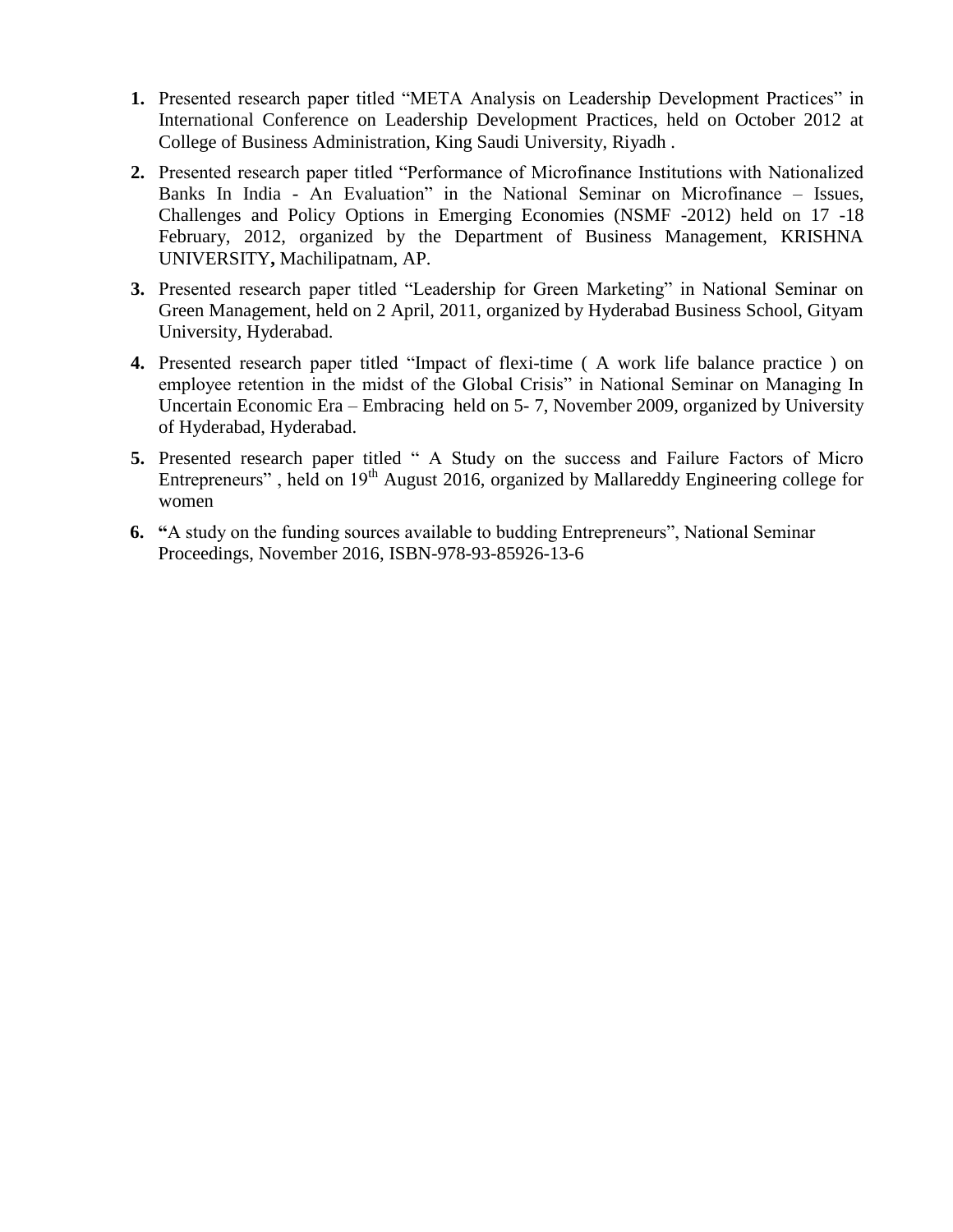## **Dr. Y. RAMA KRISHNA PRASAD**, **Professor &Head of the Department** (ID-465)

**Qualifications: Ph.D** (Commerce and Management) (AcharyaNagarjuna University, Guntur), **M.B.A** (University of Madras,1998 ) M.Com (Nagarjuna University, Guntur, 1996) B.Com ( Andhra University, 1994).

#### **Experience: 18** years

**Research interest:** Retailing; Consumer Behaviour; Customer Satisfaction and Loyalty; Customer LoyaltyProgrammes; Management and Organization Behavior, Marketing Management, Human Resource Management (Leadership Development, Performance Mgt.)



#### **Journal Publications/Conference Proceedings: 15**

**Books published: 1**

#### **Journal publications: 2**

#### **International publications: 5**

- **1.** Dr. Y. Rama Krishna Prasad (2016), "A Study on Mediators' Paradigm on Retailer Merchandising Decisions with reference to Consumer Durables", International Journal of Retailing and Rural Business Perspectives; **ISSN: 2279-0934. SJIF (2016): 7.542**
- **2.** Dr. Y. Rama Krishna Prasad (2016), A Study on the role of Work-Life Balance Practices on Employee Retention in Pharma Sector – An Empirical Study, International Journal of Management studies **(ISSN: 2230-9764), Vol.6, PP. 152-157. Impact Factor of the Journal, as calculated by ISI for 2016 is 1.532.**
- 3. Dr. Y. Rama Krishna Prasad (2015), "A Study on the Profitability of street Vendors" International Journal of Business Quantitative Economics and Applied Research Management; **ISSN: 2349-5677, Impact Factor 4.363.**
- **4.** Dr. Y. Rama Krishna Prasad (2014), "A Study on the Various Welfare Measures and Their Impact on Employee Satisfaction with Reference to Sugar Industry in India" International Journal of Organizational Behaviour & Management Perspectives; ISSN: 2279-0950 (Print). **Vol.3-3, PP. 1055 -1066, Impact Factor -2013: 5.071.**
- 5. Dr. Y. Rama Krishna Prasad (2013), "A Study on the role of consumer service on consumer loyalty in Indian Grocery retailing," SUMEDHA Journal of **Management (ISSN: 2277-6753)**, **Vol.2, PP. 85 -101. Index Copernicus value 5.20 Impact Factor: 0.305 (From Global Impact Factor)**
- **6.** Dr. Y. Rama Krishna Prasad (2013), "The effect of retail format attributes on retail format choice, consumers' patronage behaviour in food and grocery retailing in India  $- A$  Study," South Asian Journal of Marketing & Management Research (ISSN:2249-877X), Vol.3 – Issue: 8, PP. 126-149. **Index Copernicus (ICV) - 5.05; ISRA - 2.015; GIF - 0.50**
- **7.** Dr. Y. Rama Krishna Prasad (2013), "Effect of Shopper Characteristics in Choice of a Retail Format in Food and Grocery Retailing in India," International Journal of Management studies **(ISSN: 2230-9764), Vol.3, PP. 43-56.**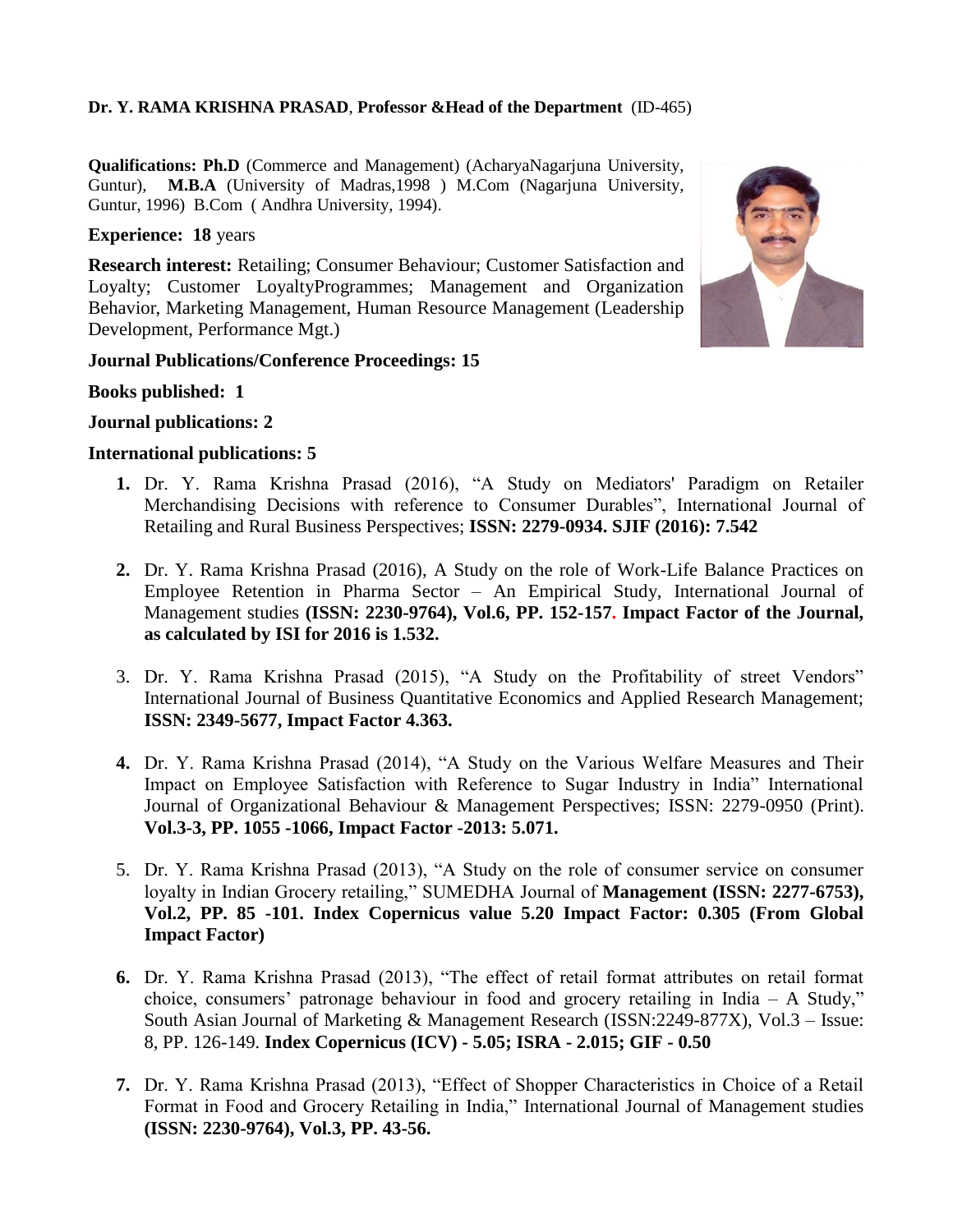- **8.** Dr. Y. Rama Krishna Prasad (2012), "A study on attributes influencing the purchasing behaviour of apparel consumers in organized outlets" African Journal of Business **Management (ISSN 1193 -8233), Vol.6 (45), pp. 11294-11303.**
- **9.** Dr. Y. Rama Krishna Prasad (2011), "A Study on the Effect of Shopping Motives in Store Patronage Behaviour in Food and Grocery Retailing - An Empirical Analysis," International Journal of Management studies (**ISSN: 2230-9764), Vol.1, pp.43-56.**
- **10.** Y. Rama Krishna Prasad (2010), "Store Choice Behaviour in Food and Grocery Retailing in India- An Empirical Analysis" Journal of Management Vol. VI.No.1. October 2010, pp. 28-61, **ISSN: 0149-2063 ISSN: 1557-121, Impact Factor: 6.862**

RSEARCH PAPER PRESENTAIONS (INTERNATIONAL CONFERENCES/NATIONAL SEMINARS)

Presented research paper titled "Effectiveness of Training and Development in the current economic era" in an International Conference on Recent Trends in Training & Development held on 6-7 February, 2014 organized by School of Management Studies, **JNTUH**, Hyderabad.

- **1.** Presented research paper titled "Examining the Role of Consumers in-Store Shopping Experience as a Retailers Consumer Retention Strategy in Food and Grocery Retailing - A Comparative study" in the International Conference on Marketing Strategies in Globalized Economic Era- Perspectives & Challenges (ICCDMS -13) held on 29 -30 October, 2013, organized by DMS– GRIET, Hyderabad. (ISBN: 978-81-928677-0-0)
- **2.** Presented research paper titled "Indian Retail Sector Issues and Challenges" in National Seminar on Retailing in India held on September 2013, organized by School of Management Studies, **JNTUH**, Hyderabad, (ISBN: 978-93-5062-330-5).
- **3.** Presented research paper titled "E- Business Models and the role of CRM in E- Business" in the 2<sup>nd</sup> International Conferenceon Advanced Computing Methodologies (ICACM -13) held on 02-03 August, 2013, organized by School of Computing –Gokaraju Rangaraju Institute of Engineering and Technology, Hyderabad
- **4.** Presented research paper titled "Performance of Microfinance Institutions with Nationalized Banks In India - An Evaluation" in the National Seminar on Microfinance – Issues, Challenges and Policy Options in Emerging Economies (NSMF -2012) held on 17 -18 February, 2012, organized by the Department of BusinessManagement, KRISHNA UNIVERSITY**,**  Machilipatnam, AP.
- **5.** Presented research paper titled "Effect of grocery loyalty programs on customer emotional loyalty in emerging retail markets: An empirical analysis" in International Conference in Marketing on Shaping the Future of Research in Marketing in Emerging Economies, held on 12-14 Jan 2012 at Indian Institute of Management Lucknow (IIML), Noida Campus, New Delhi in India.
- **6.** Presented research paper titled "Role of Shopping Motivations in Store patronage Behaviour in Emerging Market: An Empirical Analysis" in International conference on Business Growth in Emerging Markets: Global Shifts and Local Effects held on 15-16 December 2011 at Instituteof Public Enterprise (IPE) in association with EGADE Business School, Mexico, in Hyderabad, India.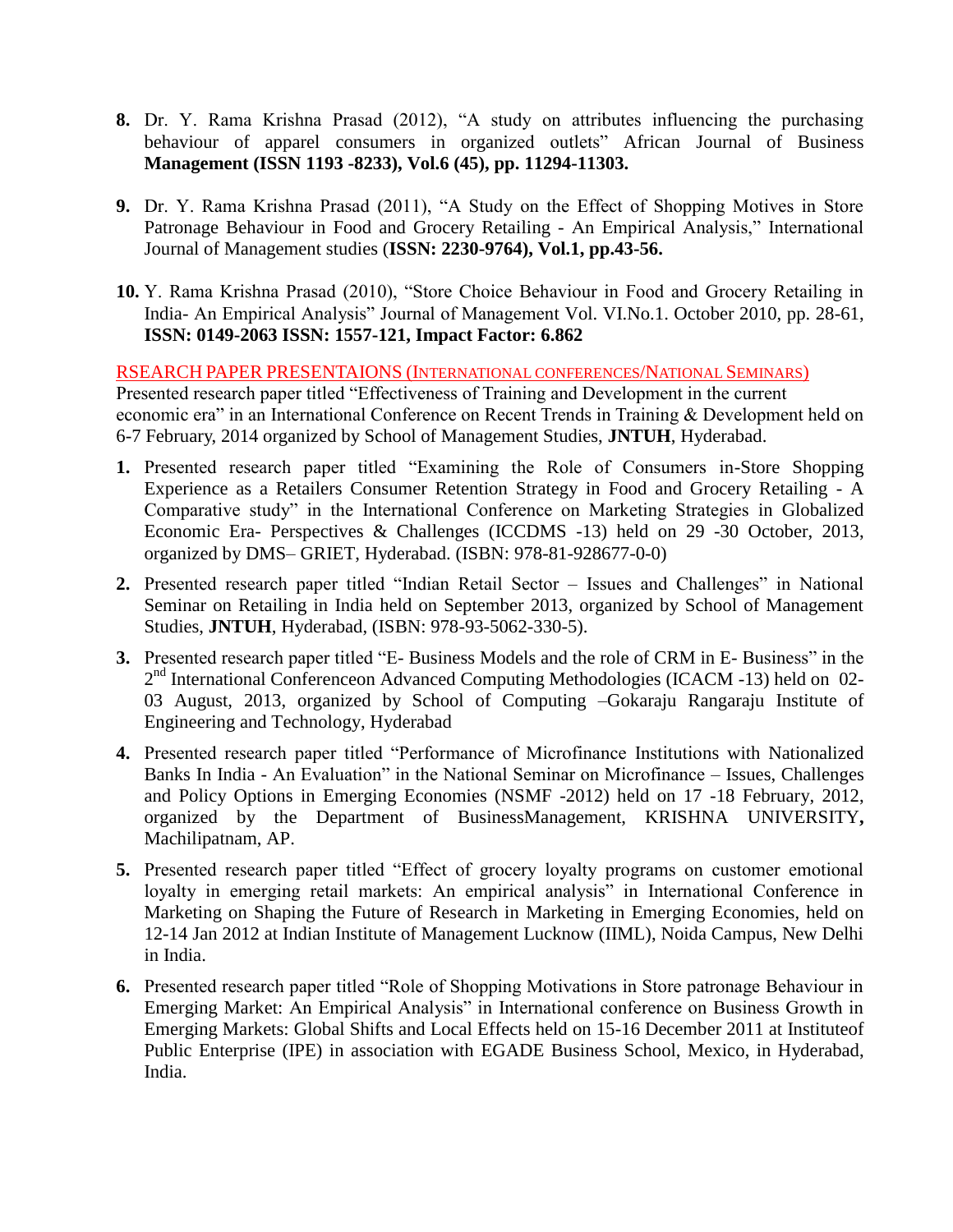- **7.** Presented research paper titled "Impact of Green Marketing strategies on business performance and customer satisfaction" in National seminar on Green Management held on 02 Apr 2011 at Hyderabad Business School, GITAM University, Hyderabad, India.
- **8.** Presented research paper titled "Effect of Cross Shopping Behaviour on Store Format Choice in Food and Grocery Retailing-An Empirical Analysis" in 4th IIMA Conference on Marketing in Emerging Economies held on 5-7 Jan 2011 at Indian Institute of Management, Ahmedabad (IIMA), India.
- **9.** Presented research paper titled "A study on Consumer Patronage behavior decisions in Food & Grocery Retailing" in the **AICTE sponsored National Seminar on** Developing Research Skills in Management Scholars, **held** on 26-27 March, 2010 at DMS, GRIET, Hyderabad, India.
- **10.** Presented research paper titled "Critical Factors of Viral Marketing in India-Perspectives and Challenges" in National Seminar on Innovations in the Rout to Win the Market held on 3-4 Dec, 2009 at Institute of Public Enterprise (IPE), Hyderabad, A.P, India.
- **11.** Presented research paper titled "Price Promotion as Retail Strategy in an Uncertain Economic Era with Reference to Food and Grocery Retail in India" National Seminar on Managing in an uncertain Economic era - Embracing Change in a Service Economy held on 5-7 Nov, 2009 at School of Management Studies, Central University, Hyderabad, A.P, India.
- **12.** Presented research paper titled "Handloom Industry In Indian Problems and Strategies" National Seminar(UGC Sponsored ) on Challenges and Strategies of Handloom Industry held on 21-22 August, 2009 at PG Department of Management Studies, VRS&YRN College, Chirala, A.P, India.
- **13.** Participated in the International Conference on Retailing in the Globalised era-Perspectives & Challenges, held on 10-12 Jan 2008 at School of Management Studies, Central University,Hyderabad, A.P, India.
- **14.** Participated in the Visionary Leaders : Lecture Series II on Teaching OB and HR- New Perspectives by Dr. T.V.Rao, The father of Indian HRD on 20<sup>th</sup> November, 2010 at Aurora's Business School, Hyderabad.

# **Events Organized - International Conferences / National Seminars, SDP, Research, Consultancy**

- 1. Organized (Acted as Convener for) the AICTE Sponsored Two Day International Conference on "Consumer Dynamics and Marketing Strategies In A Globalized Economic Era" – Perspectives And Challenges on 29 -30 October, 2013in GRIET, Hyderabad.
- 2. Organized (Acted as Co-Convener for) the AICTE Sponsored Staff Development Programme on Developing Research Skills in Management Scholars from 02-16 May 2012, GRIET, Hyderabad.
- 3. Organized (Acted as Convener for)a National level Seminar on "Developing Research Skills in Management Scholars" Sponsored by AICTE in the Department of Management Studies, GRIET, Hyderabad in 26- 27 March, 2010.
- 4. Acted as a Co-convener for "Value added Services: Mobile Concrete Expert Lab Service (MCLS) of Ultra Tech Customer Awareness and Satisfaction level amongst Masons /Architects /Builders and Contractors from August 2009 to January -2010.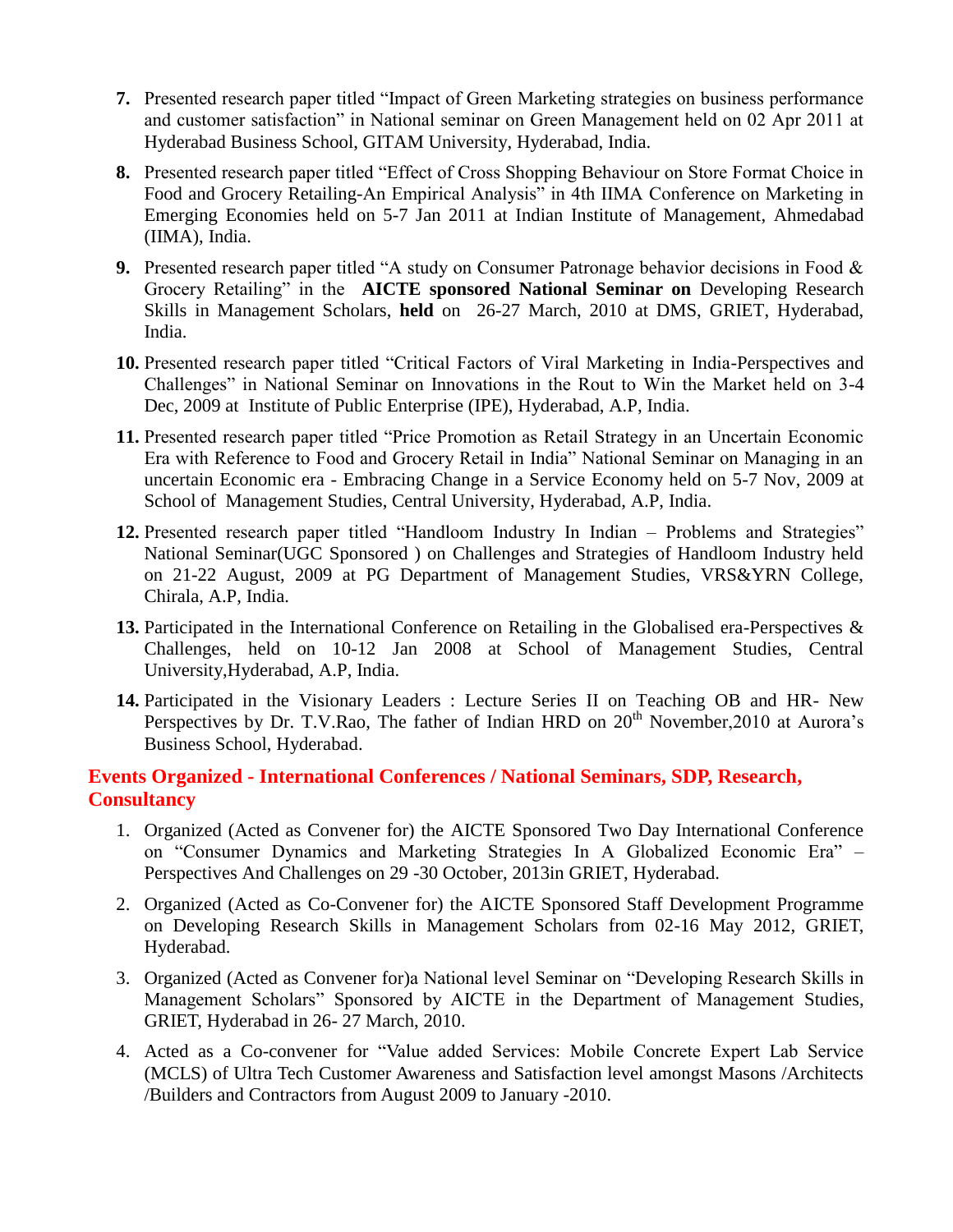**Dr.M.S.R.Sesha Giri**, **Professor (**ID-962)

**Qualifications: PhD** (Commerce and Management) (Andhra University, Visakhapatnam), **M.B.A** (Andhra University, Visakhapatnam).

**Experience: 21** years teaching and 3 Years Industrial. **Journal Publications/Conference Proceedings: 8/15**



**Books published: 2**

**Research interest:** General Management/HR, Marketing Management, Operations management. **Journal publications:**

# **International Journals:**

- 1. "**Marketing growth trends in Indian Parasitical sector**" paper published for publication in Aayushi international inter disciplinary research journal, Volume 5, Issue 2, Feb 2018, pp: 32- 40, Impact factor 4.574, ISSN 2349-638X **(**2 nd Author).
- 2. **An Empirical study on Employee Views and level of understating on Essentials of Performance Management System**" a paper published in (SJBMS: Volume-3: Issue-1, Jan, 2018) in Saudi Journal of Business and Management Studies ISSN 2415-6671(Online) & ISSN 2415-6663 (Print). (A Monthly Journal) ICV: 65.58 (UGC APPROVED) **(**1 st Author)
- 3. "Pay Per Click- An Innovative Advertising Tool" a paper published in International Journal of Advanced Research and Innovative Ideas in Education Value Chain Management, Vol. 2, Issue 6, 2016. Pp:120-124, ISSN(O): 2395-4396 (Single Author) -----J-Gate, CSIR and Thomson reuters
- 4. "An Empirical Study on Employee Views On Performance Monitoring, Coaching and Measurement" Published in International Journal of Social Science & Interdisciplinary Research (IJSSIR), Vol. 3 (10), OCTOBER (2014), pp: 144-153, ISSN 2277-3630 (Single Author).---- J\_Gate and Cabells
- 5. "Bibliography on Performance Management" Published in Management Today Vol.4, No.3, July-September 2014, pp:44-48, ISSN: 2348-3989 (Single Author).
- 6. "An Empirical Study on Employee views on Performance Management System" Published in PEZZOTTAITE JOURNALS, Volume 3, Number 2, April – June" 2014, ISSN (Print):2279- 0950, (Online):2279-0969(Single Author).
- 7. "Post feedback appraisal-A study of NTPC, Visakhapatnam" paper published in BIFT Journal of International Management and Research, Volume-iv, No-1, July-September 2012,PP:49- 54,ISSN: 0975-1378.(1st Author)
- 8. "Feedback On Implementation Of Online Performance Management System A Mini Mix Model" Paper Published in International Journal of Research in Commerce, IT & Management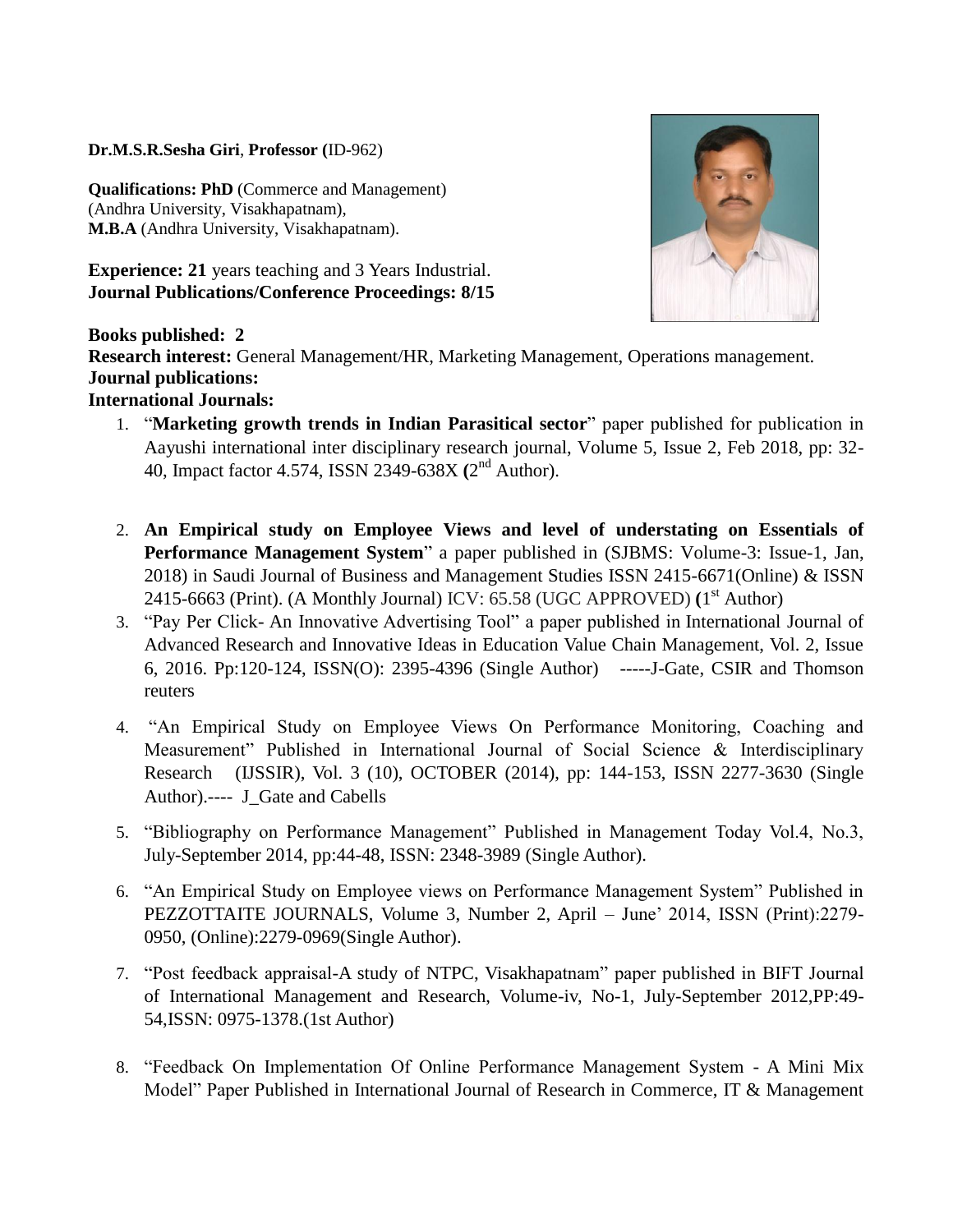Volume NO. 2 (2012), ISSUE NO. 4 (APRIL) ISSN: 2231-5756 (1st Author)--------Open J gate, and Cabll"s Directory

- 9. "Service Quality in Cosmetic Industry" a paper published in International Journal of Value Chain Management, Vol. 3, No. 4, 2009 - Switzerland. ISSN: 1741-5357, (2nd Author out of 3) -----Scopus listed-Elsevier
- 10. Paper communicated.

In National Journal:

1. "Dynamics of Retail Markets" paper published in the ICFAI University Journal of Services Marketing, Vol.VI no.3, September 2008, PP 18-28. ISSN: 09729224, (2nd Author out of 3)

In Magazine:

1. "Emotional Intelligence – A New Yardstick for Success" – an article published in Management campus, May 2003." (2nd Author)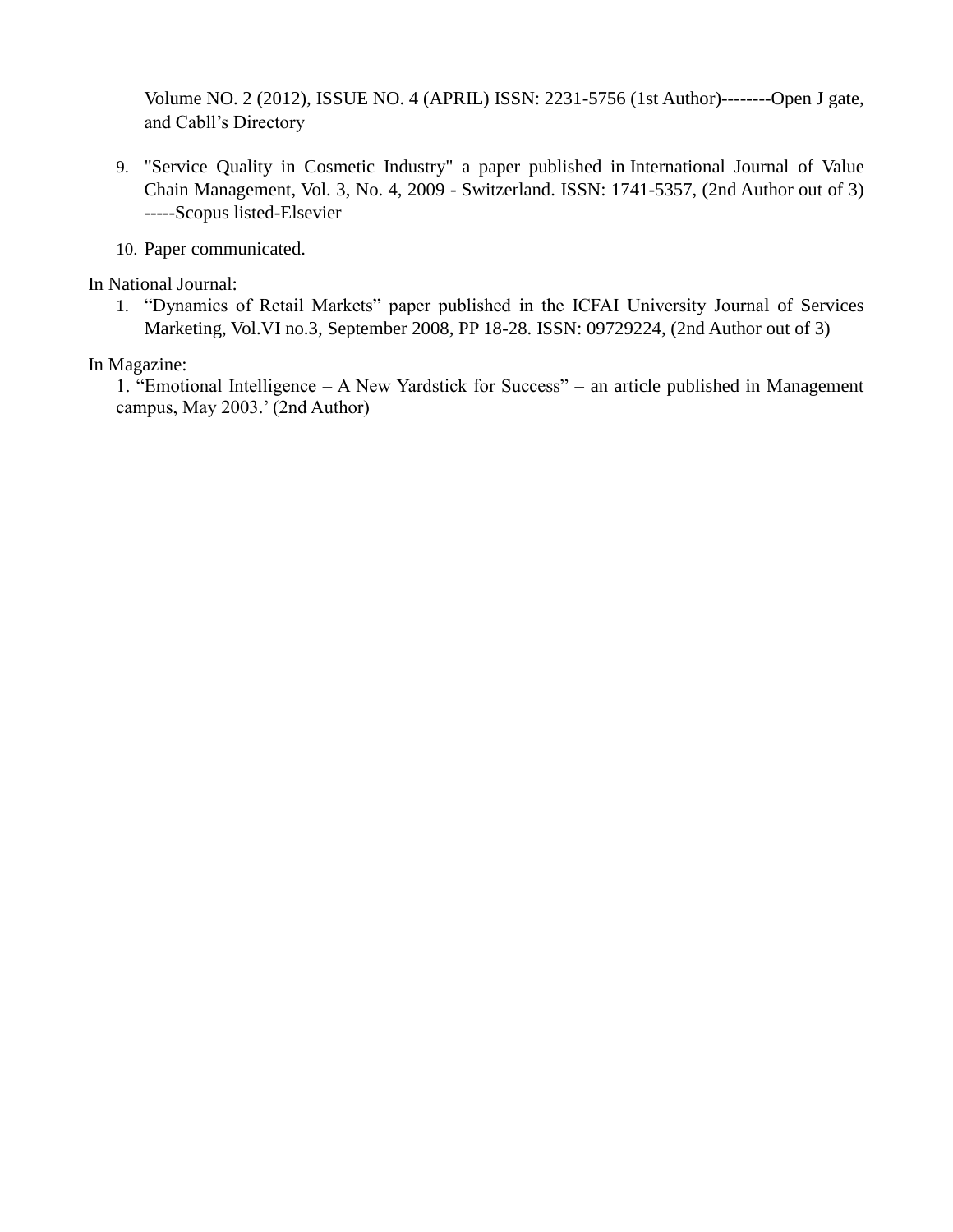In Seminar/Conference Edited Books:

- 1. "LEGALIZATION AND MONITORING OF UNINHABITED REAL ESTATE WITH REFERENCE TO THE CITY OF HYDERABAD" published in Managing Business in Changing Economic Scenario Edited by – Dr.P.Pinakapani, March 2015, ISBN 978 - 93 - 83241 – 866 (Single Author)
- 2. "FDI As A Key Driver Of Economy A Reality Check Opportunities & Challenges" Edited by - D.HARRISON SUNIL , April 2014, ISBN 978 - 93 - 83231 - 27 - 9(1st Author)
- 3. "A study on customer satisfaction in FMCG sector w.r.t Tooth paste industry" a paper published in 2 day international conference on consumer dynamics and Marketing strategies in the globalized economic era-Perspectives and Challenges during 29th and 30th of October 2013, organized by Department of Management studies, GRIET, Hyderabad.(GRIET published Edited book with ISBN: 978-81-9286-77-0-0) (1st Author)
- 4. "Technology in communication sector and its impact on customer satisfaction, health and social change" a paper published in 2 day international conference on consumer dynamics and Marketing strategies in the globalized economic era-Perspectives and Challenges during 29th and 30th of October 2013, organized by Department of Management studies, GRIET, Hyderabad.(GRIET published Edited book with ISBN: 978-81-9286-77-0-0 ) (2nd Author)
- 5. "Opportunities and Challenges in Micro Finance" a paper published in one day national seminar on Innovative Management Strategies for Emerging Business Paradigms. S.P. Samy publications,Kumbakonam,2012 (ISBN:978-81909038-1-3,Pages F29-F30,) (1st Author)
- 6. "Business forecasting using research methods" a paper published in one day national seminar on Research Methodology techniques and Applications conducted by MRVG PG College, Vizianagaram on 15th March 2012. (ISBN:978-93-5056-011-2,Pages 241-247,Discovery publishing house Pvt.Ltd) (1st Author)
- 7. "Identification of factors associated with performance management and performance planning-A study of executives in NTPC, Visakhapatnam" a paper published in one day national seminar on Econometric Applications for managers conducted by Institute of Public enterprises, Hyderabad on 16th February 2012. (ISBN:978-8454-763-3,Pages 197-211,Allied Publishers Pvt. Ltd) (1st Author)
- 8. "An evaluation of on line Banking System" Paper published in 2 day seminar organized by Saint GITS Institute of Management, Kottayam in November 2011 ,(page 52-58, ISBN 978-93- 82062-05-9 Excel India) (1st Author)
- 9. "Measuring Corporate governance" Paper published in 2 day seminar organized by Saint GITS Institute of Management, Kottayam in November 2011 ,(page 181-191, ISBN 978-93-82062- 05-9 Excel India) (1st Author)
- 10. "Quality of teacher Learning process in Management education-A student perspective" paper published in a National seminar held at MRVG PG College, Vizianagaram on 15th September 2011(Page numbers: 141-150,Paramount Publishing House, ISBN:978-81-921579-6-2) (2nd Author)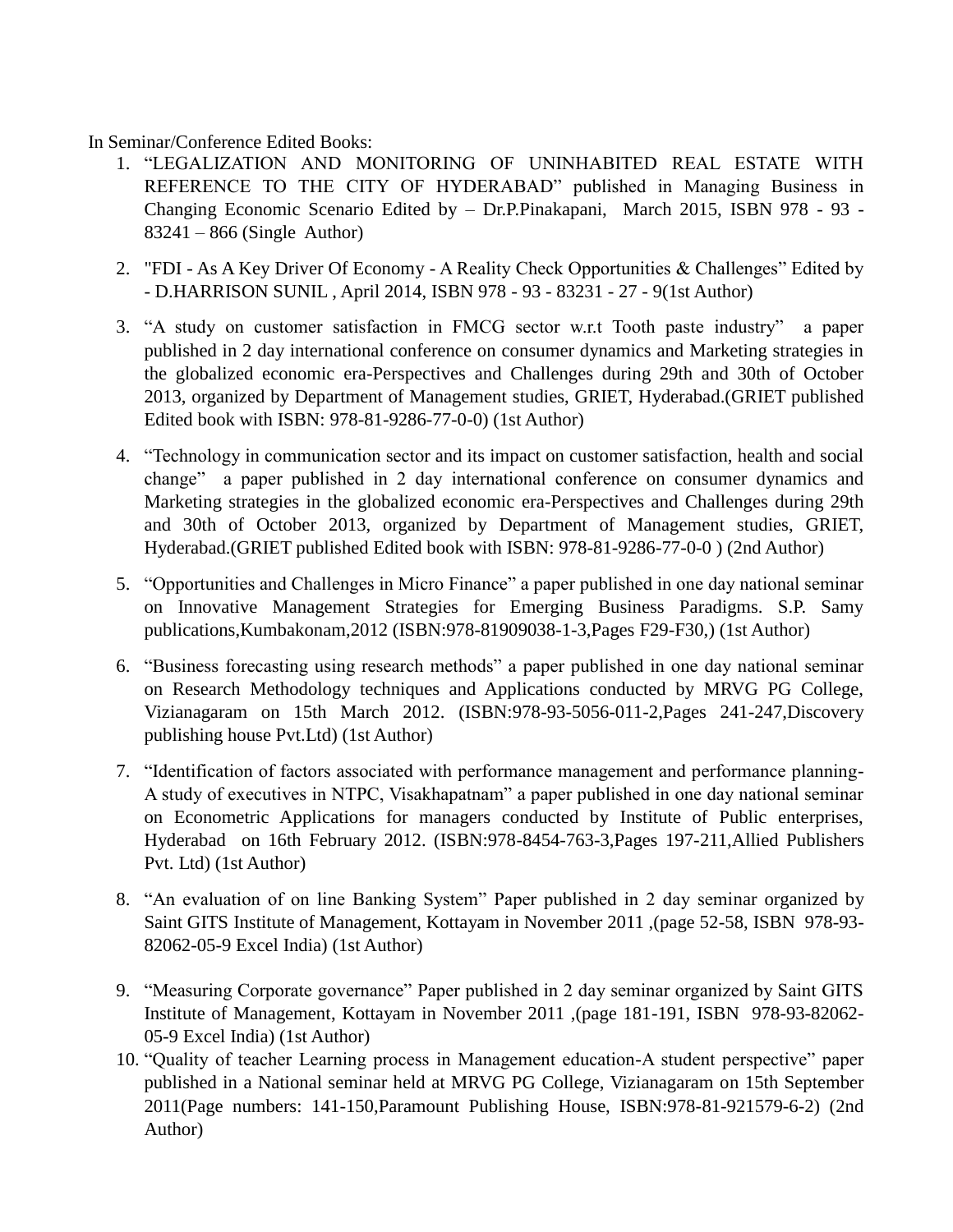- 11. "Personal Hygiene and Cosmetic Product Services" a paper published by Macmillan Publishers, India, under the book titled as "Redefining Business Horizons", presented at International Conference on Management - held at IMT (Institute Of Management and Technology, Ghaziabad, U.P. India, December 18th & 19th, 2008.(ISBN:023-063-715-9, pages 300-308)( (2nd Author out of 3)
- 12. "Supply chain Management" A paper published in IBSA.ICON07, During December 07 at Ahmadabad,Globalization: opportunities and Challenges in the 2nd International Conference on Management.(Page number 190) (1st Author)
- 13. "Emerging Trends in Indian Retail Markets" a paper presented. Published by New Century Publications, New Delhi, India: at National Conference on Retail Management - held at Kakatiya University, Warangal, India, 2007. (Pages 96-105, New century publications, ISBN: 81-7708-148-9) (1st Author)
- 14. "Corporate Governance-Conceptual Framework"published in UGC national seminar on "Corporate governance for building global competence", 15-16 March 2006. (Kanishka Publishers, Pages 116-124, ISBN: 978-81-7391-970-1) (1st Author)
- 15. Participated and submitted a paper titled "Changing Financing pattern of Indian Corporate Sector: Need for Strengthening Corporate Governance" in UGC national seminar on "Corporate governance for building global competence",15-16 March, 2006. (Kanishka Publishers. ,Pages 154-161, ISBN: 978-81-7391-970-1) (2nd Author)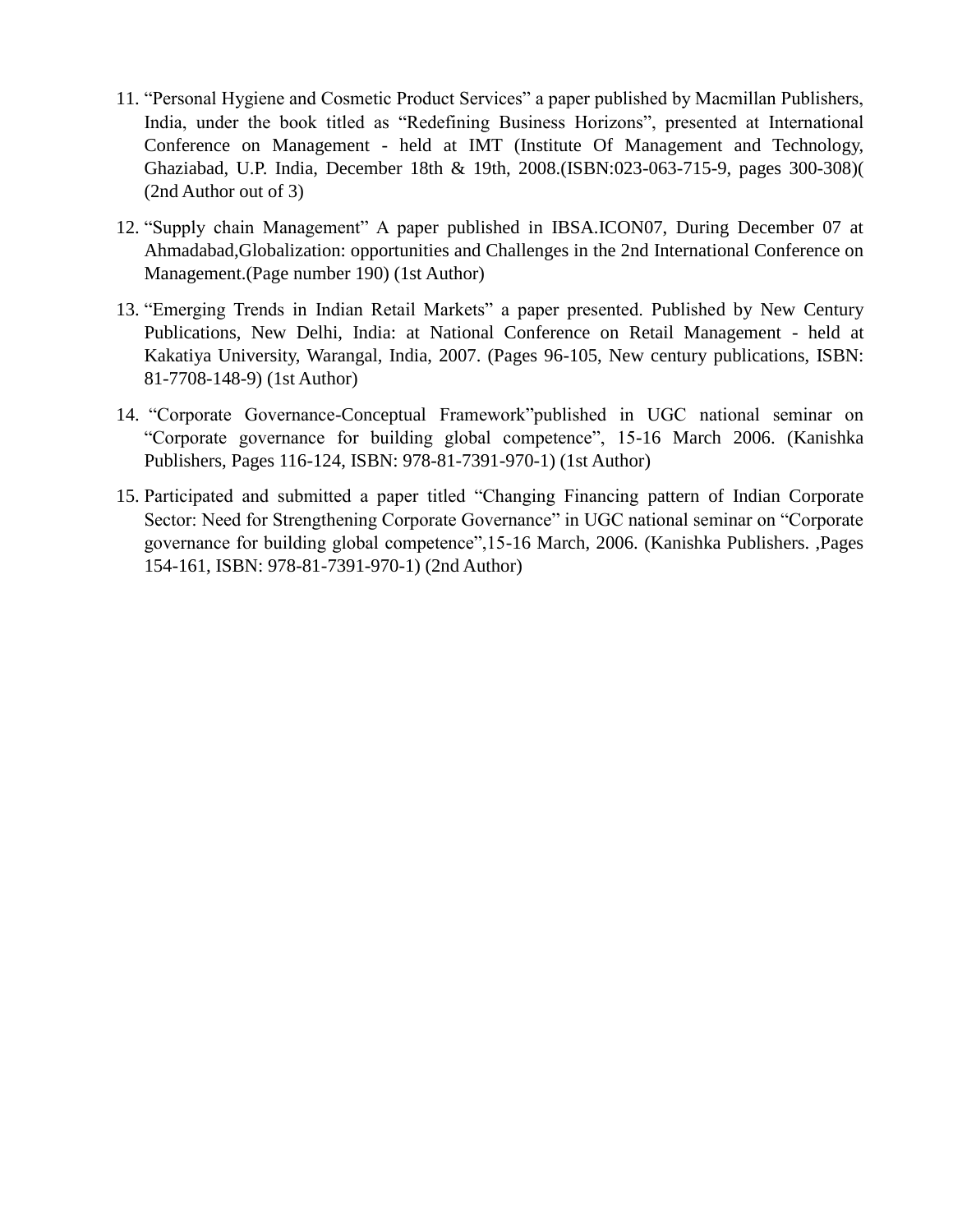Book Publication:

- 1. Authored a Book on "High Performance is key for organizational success", (A National seminar edited book), Excel Publishers. ISBN: 978-93-5062-198-1
- 2. Authored a Book on "consumer dynamics and Marketing strategies in the globalized economic era-Perspectives and Challenges", (An International conference edited book), GRIET Publishers. ISBN: 978-81-9286-77-0-0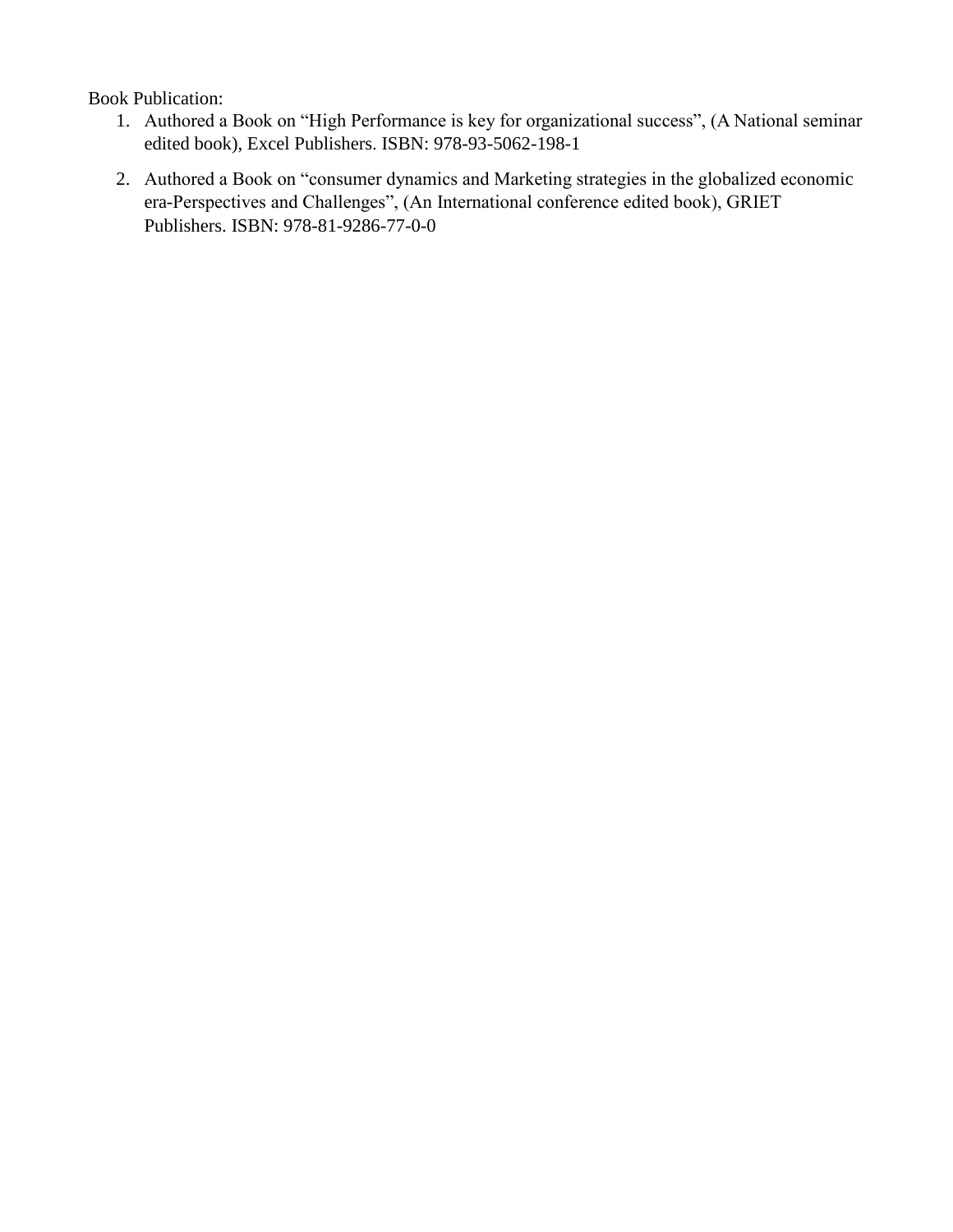#### **S.RAVINDRA CHARY, Associate Professor** (ID-622)

**Qualifications: MBA (Osmania University, 1996)**, **MHRM** (**AcharyaNagarjuna University, Guntur, 2010), B.Sc (Osmania University, 1994)** 

## **Experience: 18** years

**.**

#### **Conference Proceedings: 2**

**Research interest:** Financial Accounting and Analysis, Financial Management, Operations Research, Cost and Management Accounting,

Security Analysis and Portfolio Management, Strategic Financial Management and Financial Derivatives.

# **Conference Proceedings:**

## **International Conferences:**



- 1. Presented a research paper titled **"A Study On Introduction To Customer Relationship Management"** isn the International Conference on Marketing Strategies in Globalized Economic Era- Perspectives & Challenges (ICCDMS -13) held on 29 -30 October, 2013, organized by DMS– GRIET, Hyderabad. (ISBN: 978-81-928677-0-0).
- 2. "Customer Relationship Management" pubilshed in Managing Business in Changing Economic Senario Edited by – Dr.P.Pinakapani, March 2015, ISBN 978 - 93 - 83241 – 866 (First Author)

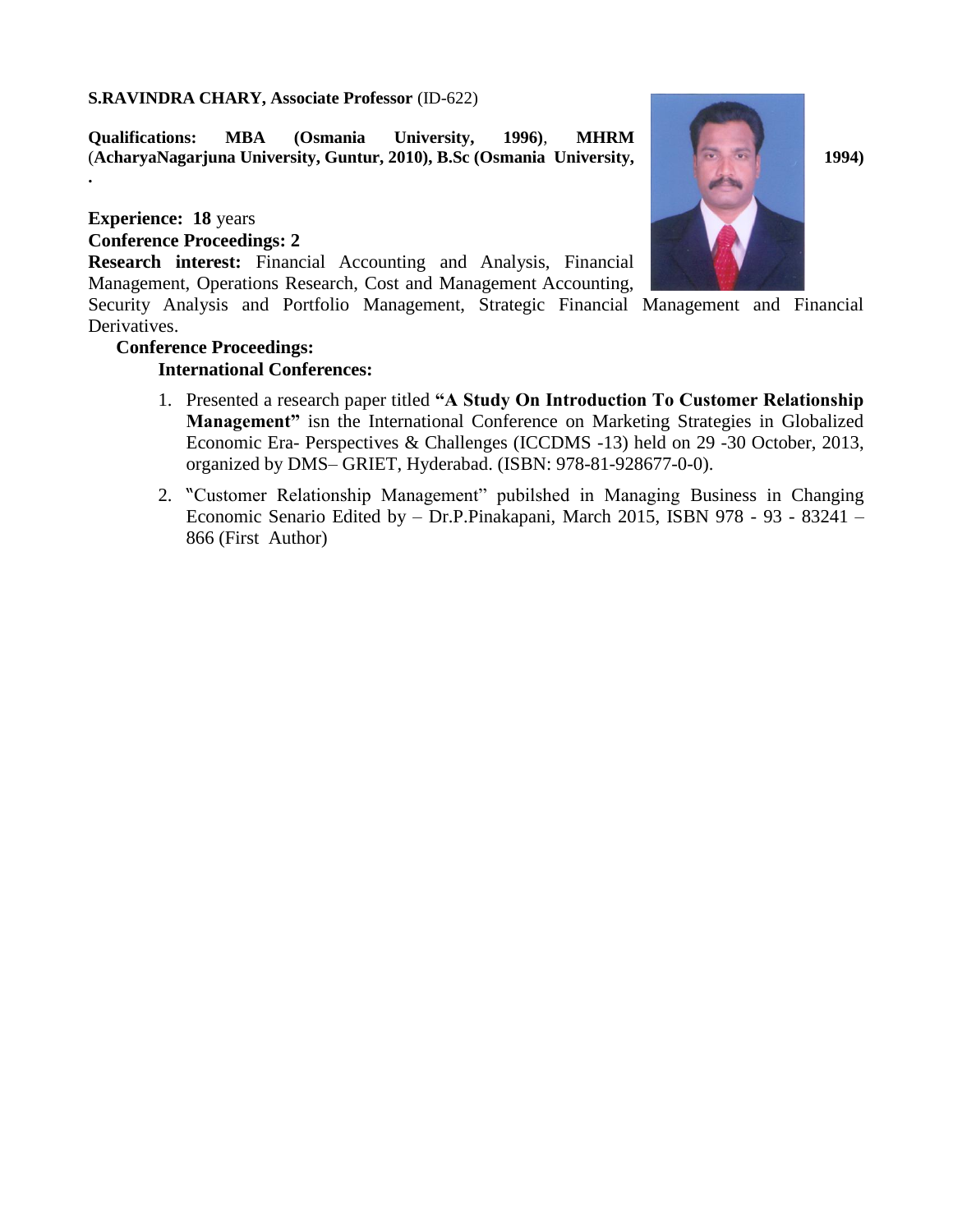#### **K.K Sunil Kumar, Associate Professor** (ID-176)

**Qualifications : (Ph.D)** (Management) (Acharya Nagarjuna University, Guntur), **M.B.A** (Osmania University,1998, Hyderabad ) PGDCA ( JNTUH, Hyderabad 1996), B.Sc. (MPC), Osmania University, Hyderabad (1994).

# **Experience:** 18 years **Journal Publications/Conference Proceedings: 7**



**Research interest:** Marketing Management; Management Information Systems, Strategic Management, Managerial Economics, E-Commerce, Services Marketing, Consumer Behaviour, E-Commerce.

# **Journal publications:**

## **International Publications**

1. A Study on Consumer Buying Behaviour with reference to "Value Added Services (VAS) of Cars, Sumedha Journal of Management, Volume 7, Number 1, January-March 2018, ISSN No. 220440

2. K K Sunil Kumar, "Green Cars – The Road Ahead", International Journal of Advanced Engineering & Management, IJAEMT.

3. K. K. Sunil Kumar, "Performance Evaluation of A Thermal Power Plant- Considerations For Questionnaire Survey International Journal of Entrepreneurship, Pezotatitte Journals

## **Conference proceedings**

## **International Conferences:**

- 1. (K K Sunil Kumar) Presented a paper in the International Conference in Advanced Computing Methodologies" ICACM, organized by Department of IT, GRIET, Hyderabad.
- 2. Presented a paper on "Training and Development-Best Practices" in the International Conference on Training and Development, organized by JNTUH, Hyderabad on 6-7 Feb 2014.
- 3. Presented a paper in the AICTE Sponsored 2 day International Conference on "consumer dynamics and Marketing strategies in the globalized economic era-Perspectives and Challenges" during 29th and 30th of October 2013, organized by Department of Management studies, GRIET, Hyderabad.
- 4. Presented a paper on the "Organised Retailing" in the AICTE Sponsored 2 day International Conference on "consumer dynamics and Marketing strategies in the globalized economic era-Perspectives and Challenges" during 29th and 30th of October 2013, organized by Department of Management studies, GRIET, Hyderabad.

#### **National Conferences:**

1. Presented research paper titled "Indian Retail Sector – Issues and Challenges" in National Seminar on Retailing in India held on September 2013, organized by School of Management Studies, JNTUH, Hyderabad, (ISBN: 978-93-5062-330-5).

# **Dr. D.Indira, Professor** (ID-270)

**Qualifications: Ph.D** (Business Management, 2013) (Ambedkar University,Hyderabad),**M.Phil in Business Management(2010),** (Ambedkar University,Hyderabad), **M.B.A** (Andhra University,1997).

**Experience: 16** years **JournalPublications/Conference Proceedings: 9 Research interest:** ENTREPRENEURSHIP, CORPORATE FINANCE, MACRO AND

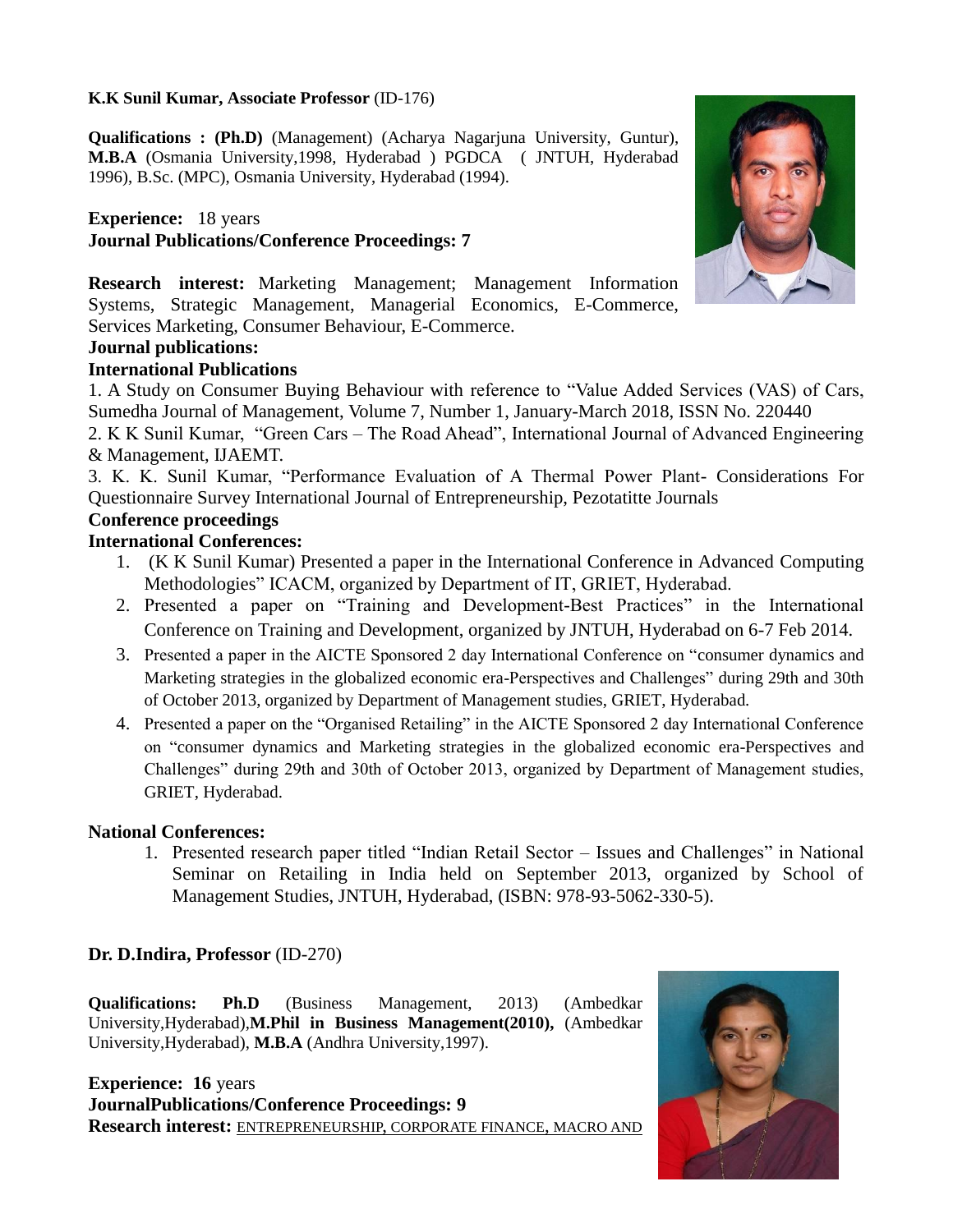#### MICRO ECONOMICS, INTERNATIONAL FINANCE, SECURITY ANALYSIS AND FINANCIAL MARKETS

#### **Consultancy works done for companies: 1**

Note: Worked as a Research Associate for the project titled " A study on the Macro Economic Analysis of the Cement Industry" funded by Maha Cements through the college, Sister Nivedita college of P.G studies, Lakdi Ka Pool, Hyderabad under the guidance and project director Prof.Diwakar Rao, Ex Head of Department of Economics, University of Hyderabad

## **Publications:**

- 1. "A study on the organizing of street hawking business" , Published in International journal of Management and Commerce Innovations,ISSN 2348-7585,Vol 2,Issue 1,pp(280-288),April 2014-Sept 2014
- 2. **"**Role of Informal sector in Indian Economy", Published as Conference Proceedings, ISBN 978-81- 928677-0-0 , Septem,ber 2014
- 3. Food Crisis-Impact on India ( a study), E-publication, 20647, http/www.upublish.info.rssau,2008
- 4. "Financial Inclusion in India", Conference proceedings, 2008
- 5. "Performance of Mutual Funds in India", pp 50-57, Modern Management, Vol.XVIII No.2,2008
- 6. CAS: Pandora"s Box?, pp 17-23, Advertising Express, ISSN 0972-5326,2003
- 7. Strategic Issues relating to micro retailers with reference to Street Vendors, Published in Consumer Dynamics and Marketing Strategies in a globalised economic era , October 2013
- 8. A study on street vending across the globe-Published in International Journal of Advanced Research in Computer Science and Software Engineering, ISSN:2277 128X,Vol 4,Issue 9, September 2014
- 9. A study on the profitability of street vendors, Published in International Journal of Business Quantitative Economics and Applied Research Management, ISSN: 2349-567711, December 2015
- 10. A study on the success and failure factors of micro entrepreneurs, Published in International Journal on Research and Development, ISSN:2319-5479, August 2016, Vol5, Issue 3

#### **Conference proceedings International Conferences:**

- 1. Presented research paper titled "Strategic Issues relating to micro retailers with reference to street vendors" in the International Conference on Marketing Strategies in Globalized Economic Era- Perspectives & Challenges (ICCDMS -13) held on 29 -30 October, 2013, organized by DMS– GRIET, Hyderabad. (ISBN: 978-81-928677-0-0)
- 2. Presented research paper titled A study on the profitability of street vendors, Published in International Journal of Business Quantitative Economics and Applied Research Management organized by NallaNarsimhaReddy,Hyderabad held on December 12, 2015
- 3. Presented research paper titled "A study on the success and failure factors of micro entrepreneurs, Published in International Journal on Research and Development", organized by Mallaraddy Engineering college for women, held on August  $19<sup>th</sup>$ , 2016

# **National Conferences:**

1. Presented research paper titled "Microfinance on street vendors" in National Seminar on Microfinance – Issues, Challenges and Policy Options in Emerging Economies (NSMF -2012) held on 17 -18 February, 2012, organized by the Department of Business Management, KRISHNA UNIVERSITY**,** Machilipatnam, AP.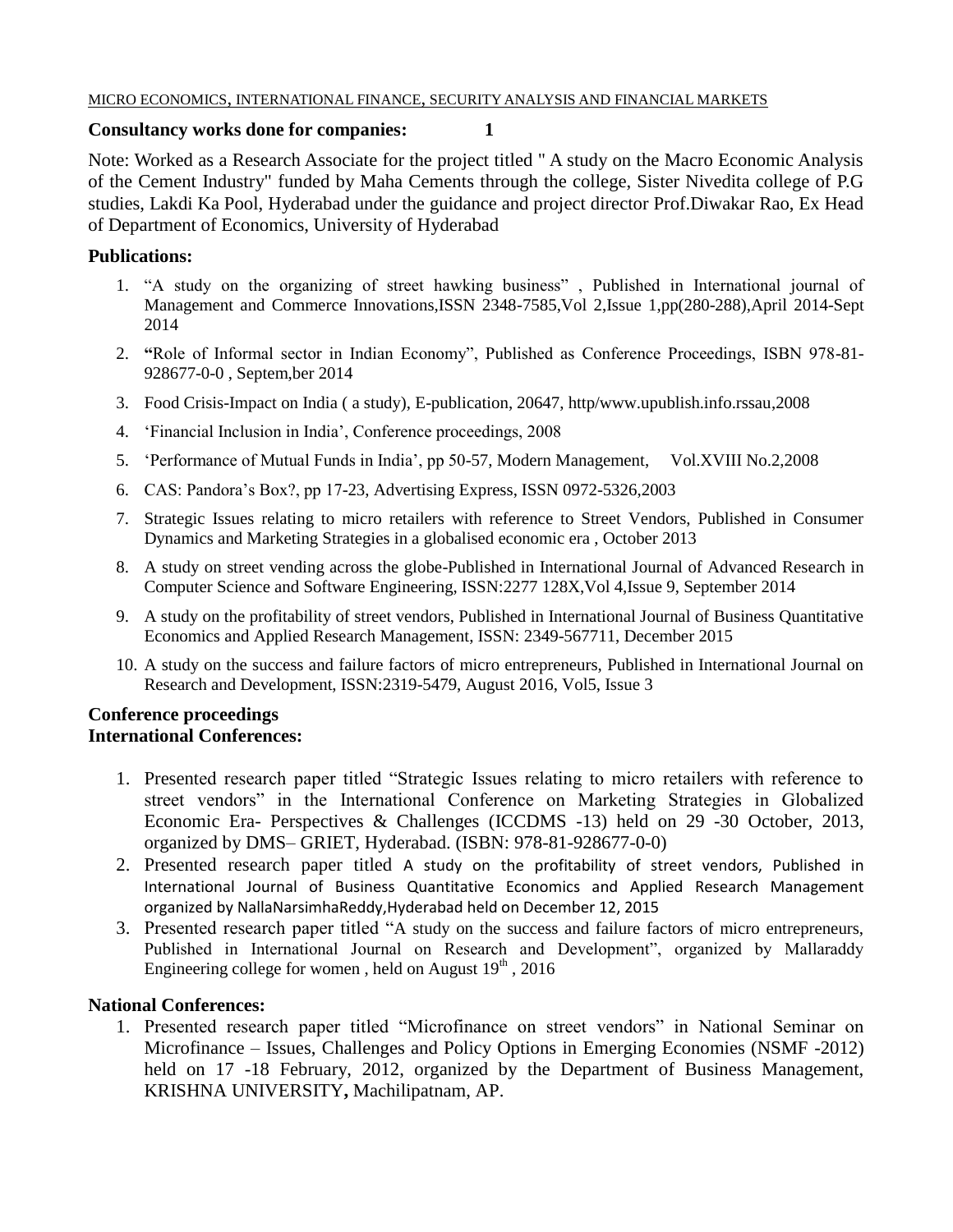- 2. Presented research paper titled "Emerging Trends in Marketing Concepts, HR Practices and Financial Systems" on 23<sup>rd</sup> and 24<sup>th</sup> October 2008, organised by A.V. College P.G.Centre
- 3. **"**A study on the funding sources available to budding Entrepreneurs", National Seminar Proceedings, ISBN-978-93-85926-13-6

## **Research Projects Sanctioned:**

1."Industrial Profile of Andhra Pradesh- A case study of Cement Industry" Year of execution: 2001 Grant: 6 lakhs Sponsoring Agency: My Home Cements 2. "A study on the critical factors affecting success and failure of Entrepreneurs" Year of sanctioning: 2016 Grant: 2.45 lakhs Sponsoring Agency: UGC

#### **Y.Gayathri , Assistant Professor**

**Qualifications : M.Com (Ph.D)** (pursuing in Centre for Economic and Social Studies ),M.Phil (Madurai Kamaraju University), **M.B.A** (JNTUH,2012 )

#### **Experience: 14** years (1 years Industrial, 13 years teaching)

**Research interest:** Financial Accounting and Analysis, Micro finance, Marco and micro economics, Cost and management accounting,

#### **National Publications with ISBN**

- 1. **"SEZ Approval mechanism"** Department of commerce and business management, Lal Bahadur College, Kakatiya University Warangal.
- 2. **"Financial Sector Reforms in India"** Department of commerce and business management, Lal Bahadur College, Kakatiya University Warangal.

#### **Roopa Dhirendra , Assistant Professor**

**Qualifications: M.B.A** (Gulbarga University, Gulbarga Karnataka )

**Experience:** 7 years (1 years Industrial, 6 years teaching) **Research interest:** Financial Accounting and Analysis, Human Resource Management. **Conferences:**

# **International Conference:**

1. **"A Study on impact of Brand on Dynamic Consumer Buying decision towards HUL Commodities"** in International Conference on Marketing Strategies in Globalised Economic Era-perspectives and challenges and challenges (ICCDMS-13) held on  $29<sup>th</sup>$  -30<sup>th</sup> October 2013, organized by DMS GRIET Hyderabad (ISBN: 978-81-928677-0-0).

# **National Conference:**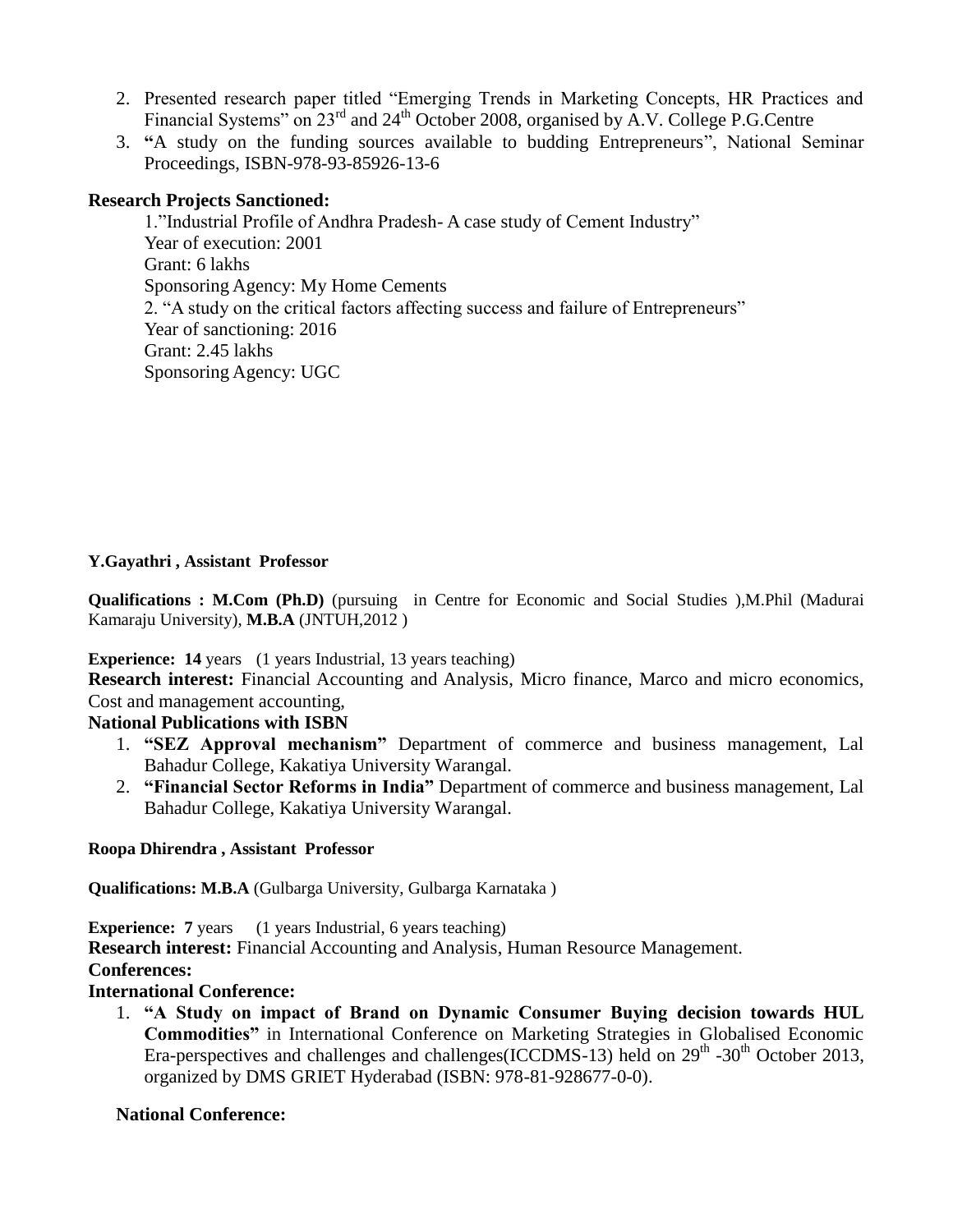1. Presented paper on **"promotional strategies to achieve Education Institution Goals through online social media networking with special reference to VTU Engineering Colleges of Bangalore**": A Conceptual perspective held on 29<sup>th</sup> may 2014 in K.S.College Bangalore.